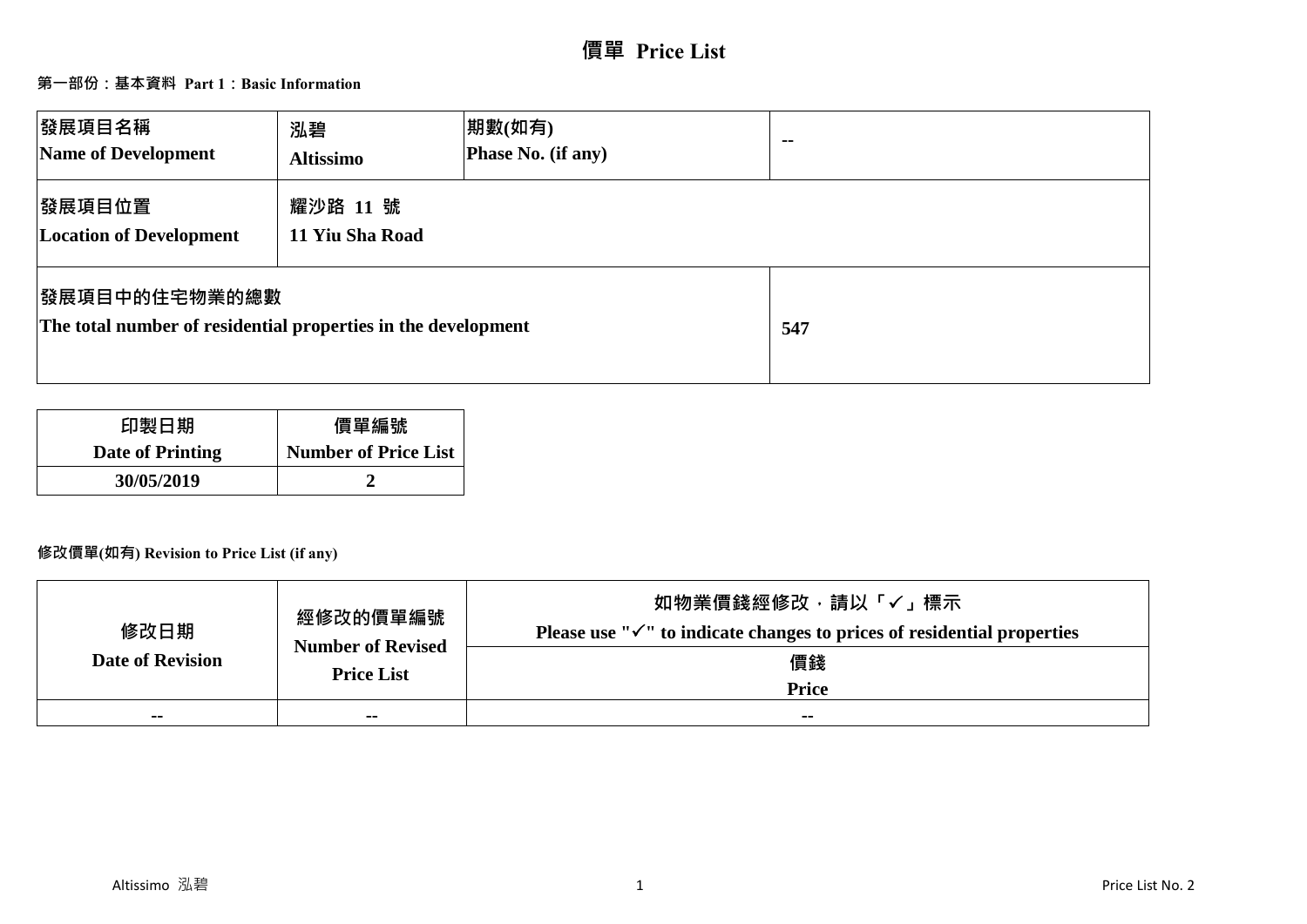## 第二部份:面積及售價資料 Part 2: Information on Area and Price

|                                  | 物業的描述<br>Description of<br><b>Residential Property</b> |            | 實用面積<br>(包括露台,工作平台及陽台 如有)<br>平方米(平方呎)                                                                 | 售價(元)        | 實用面積<br>每平方米/呎售價<br>元·每平方米                                                     |                                            |                     |                          | 其他指明項目的面積(不計算入實用面積)<br>Area of other specified items (Not included in the Saleable Area) | 平方米(平方呎)<br>sq. metre (sq. ft.) |                         |            |                 |               |            |
|----------------------------------|--------------------------------------------------------|------------|-------------------------------------------------------------------------------------------------------|--------------|--------------------------------------------------------------------------------|--------------------------------------------|---------------------|--------------------------|------------------------------------------------------------------------------------------|---------------------------------|-------------------------|------------|-----------------|---------------|------------|
| 大廈<br>名稱<br><b>Block</b><br>Name | 樓層<br>Floor                                            | 單位<br>Unit | Saleable Area<br>(including balcony, utility platform and<br>verandah, if any)<br>sq. metre (sq. ft.) | Price $(\$)$ | (元·每平方呎)<br>Unit Rate of Saleable Area<br>\$ per sq. metre<br>$$$ per sq. ft.) | 空調機房<br>Air-<br>Conditioning<br>plant room | 窗台<br>Bay<br>window | 閣樓<br>Cockloft Flat roof | 平台                                                                                       | 花園<br>Garden                    | 停車位<br>Parking<br>space | 天台<br>Roof | 梯屋<br>Stairhood | 前庭<br>Terrace | 庭院<br>Yard |
| T <sub>1</sub>                   |                                                        | D          | 48.293 (520)<br>露台 Balcony: 2.000 (22);<br>工作平台 Utility Platform: 1.500 (16)                          | 9,629,000    | 199, 387 (18,517)                                                              |                                            |                     |                          |                                                                                          |                                 |                         |            |                 |               |            |
| T1                               | $\mathbf{1}$                                           | E          | 46.810 (504)<br>露台 Balcony: 2.000 (22);<br>工作平台 Utility Platform: $0.000(0)$                          | 9,800,000    | 209,357 (19,444)                                                               |                                            |                     |                          |                                                                                          |                                 |                         |            |                 |               |            |
| T <sub>1</sub>                   | $\overline{2}$                                         | D          | 48.293 (520)<br>露台 Balcony: 2.000 (22);<br>工作平台 Utility Platform: 1.500 (16)                          | 9,648,000    | 199,781 (18,554)                                                               |                                            |                     |                          |                                                                                          |                                 |                         |            |                 |               |            |
| T1                               | $\boldsymbol{2}$                                       | ${\bf E}$  | 46.810 (504)<br>露台 Balcony: 2.000 (22);<br>工作平台 Utility Platform: 0.000 (0)                           | 9,820,000    | 209,784 (19,484)                                                               |                                            |                     |                          |                                                                                          |                                 |                         |            |                 |               |            |
| T1                               | 3                                                      | D          | 48.293 (520)<br>露台 Balcony: 2.000 (22);<br>工作平台 Utility Platform: 1.500 (16)                          | 9,686,000    | 200,567 (18,627)                                                               |                                            |                     |                          |                                                                                          |                                 |                         |            |                 |               |            |
| T1                               | 3                                                      | E          | 46.810 (504)<br>露台 Balcony: 2.000 (22);<br>工作平台 Utility Platform: 0.000 (0)                           | 9,839,000    | 210,190 (19,522)                                                               |                                            |                     |                          |                                                                                          |                                 |                         |            |                 |               |            |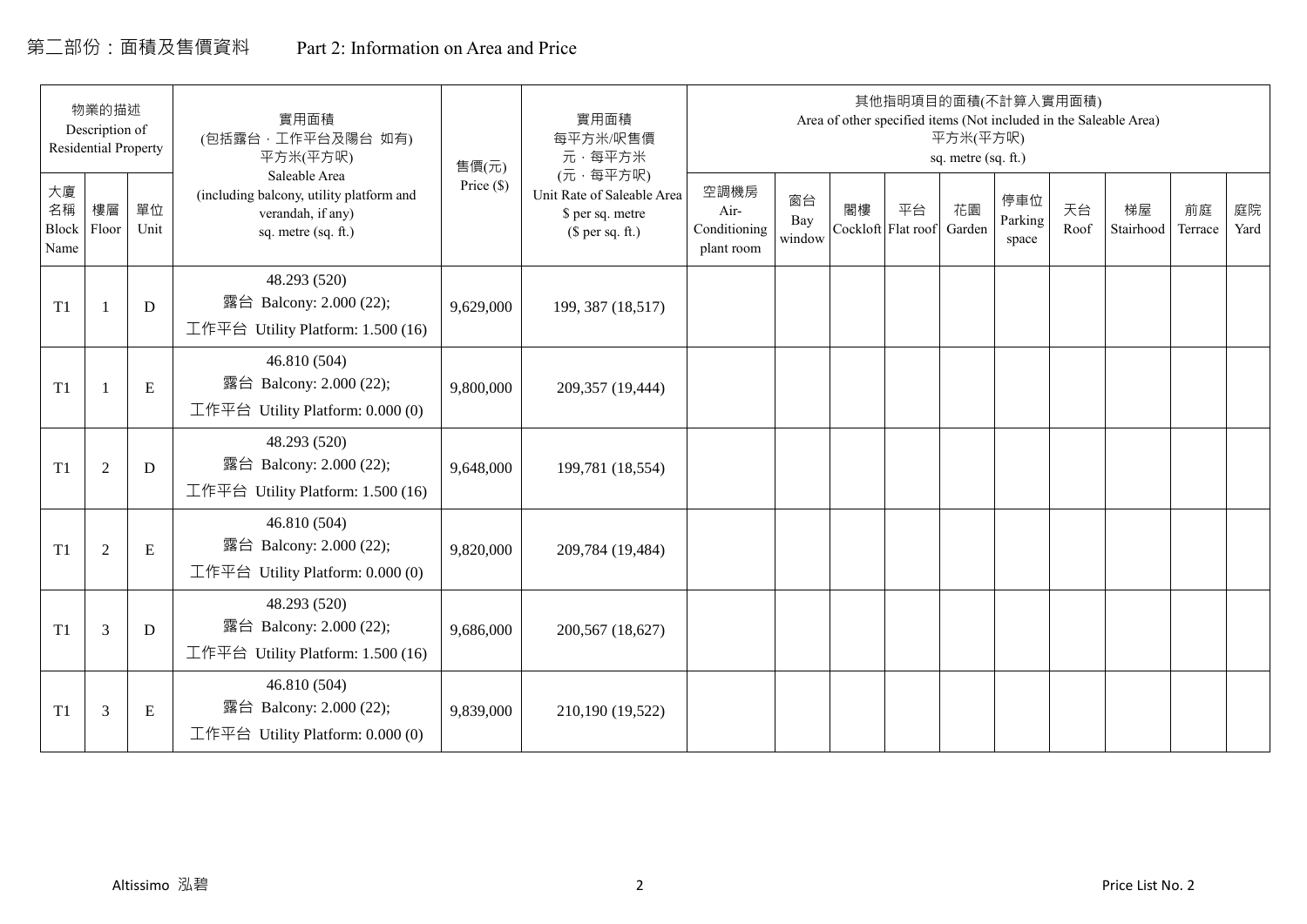|                           | 物業的描述<br>Description of<br><b>Residential Property</b> |            | 實用面積<br>(包括露台,工作平台及陽台 如有)<br>平方米(平方呎)                                                                 | 售價(元)        | 實用面積<br>每平方米/呎售價<br>元·每平方米                                                     |                                            |                     |                          |    | 平方米(平方呎)<br>sq. metre (sq. ft.) | 其他指明項目的面積(不計算入實用面積)     |            | Area of other specified items (Not included in the Saleable Area) |               |            |
|---------------------------|--------------------------------------------------------|------------|-------------------------------------------------------------------------------------------------------|--------------|--------------------------------------------------------------------------------|--------------------------------------------|---------------------|--------------------------|----|---------------------------------|-------------------------|------------|-------------------------------------------------------------------|---------------|------------|
| 大廈<br>名稱<br>Block<br>Name | 樓層<br>Floor                                            | 單位<br>Unit | Saleable Area<br>(including balcony, utility platform and<br>verandah, if any)<br>sq. metre (sq. ft.) | Price $(\$)$ | (元·每平方呎)<br>Unit Rate of Saleable Area<br>\$ per sq. metre<br>(\$ per sq. ft.) | 空調機房<br>Air-<br>Conditioning<br>plant room | 窗台<br>Bay<br>window | 閣樓<br>Cockloft Flat roof | 平台 | 花園<br>Garden                    | 停車位<br>Parking<br>space | 天台<br>Roof | 梯屋<br>Stairhood                                                   | 前庭<br>Terrace | 庭院<br>Yard |
| T <sub>1</sub>            | 5                                                      | D          | 48.293 (520)<br>露台 Balcony: 2.000 (22);<br>工作平台 Utility Platform: 1.500 (16)                          | 9,763,000    | 202,162 (18,775)                                                               |                                            |                     |                          |    |                                 |                         |            |                                                                   |               |            |
| T <sub>1</sub>            | 5                                                      | E          | 46.810 (504)<br>露台 Balcony: 2.000 (22);<br>工作平台 Utility Platform: 0.000 (0)                           | 9,858,000    | 210,596 (19,560)                                                               |                                            |                     |                          |    |                                 |                         |            |                                                                   |               |            |
| T1                        | 6                                                      | D          | 48.293 (520)<br>露台 Balcony: 2.000 (22);<br>工作平台 Utility Platform: 1.500 (16)                          | 9,821,000    | 203,363 (18,887)                                                               |                                            |                     |                          |    |                                 |                         |            |                                                                   |               |            |
| T1                        | 6                                                      | E          | 46.810 (504)<br>露台 Balcony: 2.000 (22);<br>工作平台 Utility Platform: 0.000 (0)                           | 9,898,000    | 211,451 (19,639)                                                               |                                            |                     |                          |    |                                 |                         |            |                                                                   |               |            |
| T1                        | $\overline{7}$                                         | D          | 48.293 (520)<br>露台 Balcony: 2.000 (22);<br>工作平台 Utility Platform: 1.500 (16)                          | 10,148,000   | 210,134 (19,515)                                                               |                                            |                     |                          |    |                                 |                         |            |                                                                   |               |            |
| T <sub>1</sub>            | $\,8\,$                                                | D          | 48.293 (520)<br>露台 Balcony: 2.000 (22);<br>工作平台 Utility Platform: 1.500 (16)                          | 10,558,000   | 218,624 (20,304)                                                               |                                            |                     |                          |    |                                 |                         |            |                                                                   |               |            |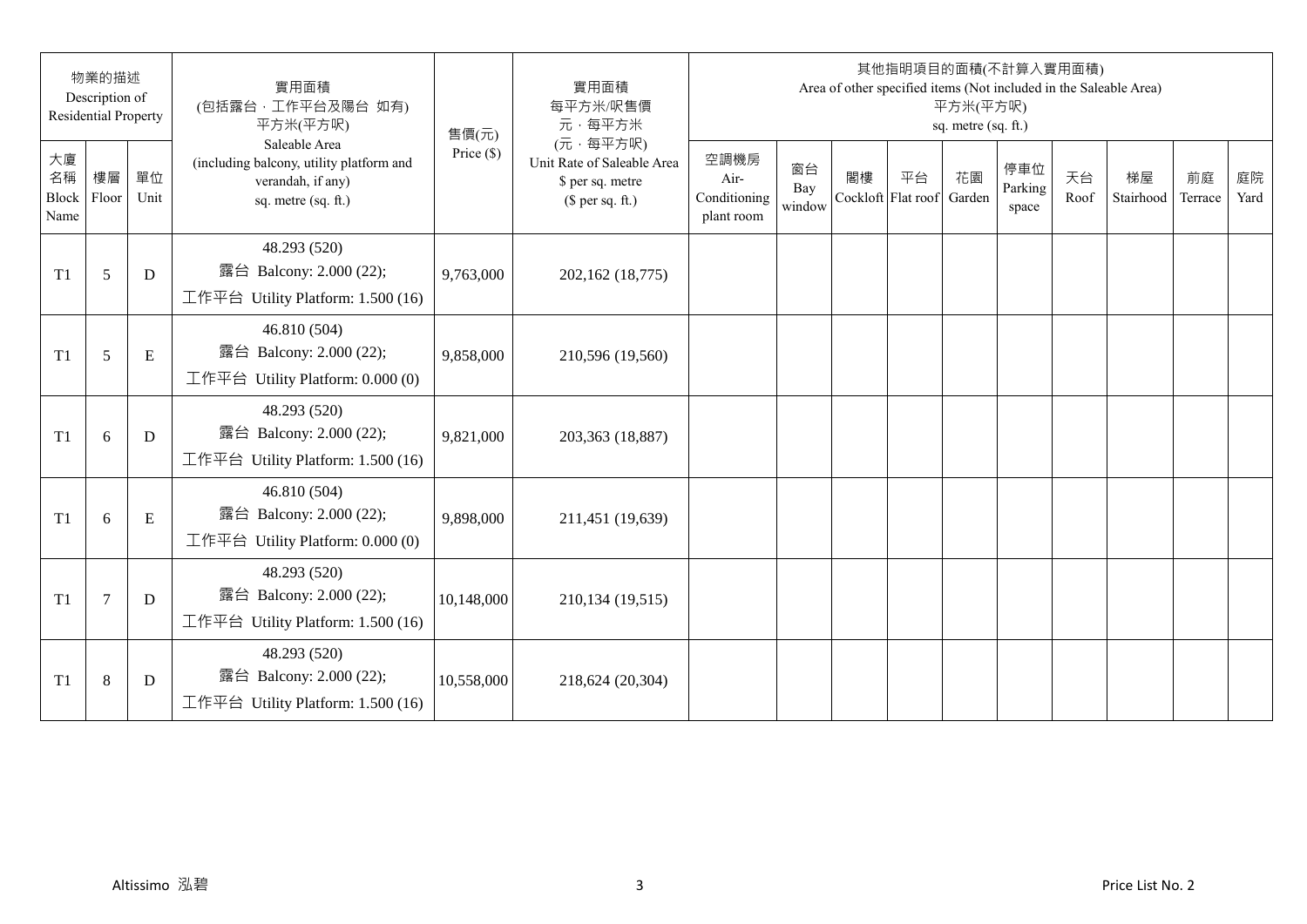|                           | 物業的描述<br>Description of<br><b>Residential Property</b> |            | 實用面積<br>(包括露台,工作平台及陽台 如有)<br>平方米(平方呎)                                                                 | 售價(元)        | 實用面積<br>每平方米/呎售價<br>元·每平方米                                                     |                                            |                     |                          |    | 平方米(平方呎)<br>sq. metre (sq. ft.) | 其他指明項目的面積(不計算入實用面積)     |            | Area of other specified items (Not included in the Saleable Area) |               |            |
|---------------------------|--------------------------------------------------------|------------|-------------------------------------------------------------------------------------------------------|--------------|--------------------------------------------------------------------------------|--------------------------------------------|---------------------|--------------------------|----|---------------------------------|-------------------------|------------|-------------------------------------------------------------------|---------------|------------|
| 大廈<br>名稱<br>Block<br>Name | 樓層<br>Floor                                            | 單位<br>Unit | Saleable Area<br>(including balcony, utility platform and<br>verandah, if any)<br>sq. metre (sq. ft.) | Price $(\$)$ | (元·每平方呎)<br>Unit Rate of Saleable Area<br>\$ per sq. metre<br>$$$ per sq. ft.) | 空調機房<br>Air-<br>Conditioning<br>plant room | 窗台<br>Bay<br>window | 閣樓<br>Cockloft Flat roof | 平台 | 花園<br>Garden                    | 停車位<br>Parking<br>space | 天台<br>Roof | 梯屋<br>Stairhood                                                   | 前庭<br>Terrace | 庭院<br>Yard |
| T <sub>1</sub>            | $8\,$                                                  | ${\bf E}$  | 46.810 (504)<br>露台 Balcony: 2.000 (22);<br>工作平台 Utility Platform: 0.000 (0)                           | 10,641,000   | 227,323 (21,113)                                                               |                                            |                     |                          |    |                                 |                         |            |                                                                   |               |            |
| T <sub>1</sub>            | 9                                                      | D          | 48.293 (520)<br>露台 Balcony: 2.000 (22);<br>工作平台 Utility Platform: 1.500 (16)                          | 10,558,000   | 218,624 (20,304)                                                               |                                            |                     |                          |    |                                 |                         |            |                                                                   |               |            |
| T1                        | 10                                                     | D          | 48.293 (520)<br>露台 Balcony: 2.000 (22);<br>工作平台 Utility Platform: 1.500 (16)                          | 10,658,000   | 220,695 (20,496)                                                               |                                            |                     |                          |    |                                 |                         |            |                                                                   |               |            |
| T <sub>1</sub>            | 11                                                     | D          | 48.293 (520)<br>露台 Balcony: 2.000 (22);<br>工作平台 Utility Platform: 1.500 (16)                          | 10,708,000   | 221,730 (20,592)                                                               |                                            |                     |                          |    |                                 |                         |            |                                                                   |               |            |
| T1                        | 12                                                     | D          | 48.293 (520)<br>露台 Balcony: 2.000 (22);<br>工作平台 Utility Platform: 1.500 (16)                          | 10,968,000   | 227,114 (21,092)                                                               |                                            |                     |                          |    |                                 |                         |            |                                                                   |               |            |
| T <sub>1</sub>            | 15                                                     | D          | 48.293 (520)<br>露台 Balcony: 2.000 (22);<br>工作平台 Utility Platform: 1.500 (16)                          | 11,172,000   | 231,338 (21,485)                                                               |                                            |                     |                          |    |                                 |                         |            |                                                                   |               |            |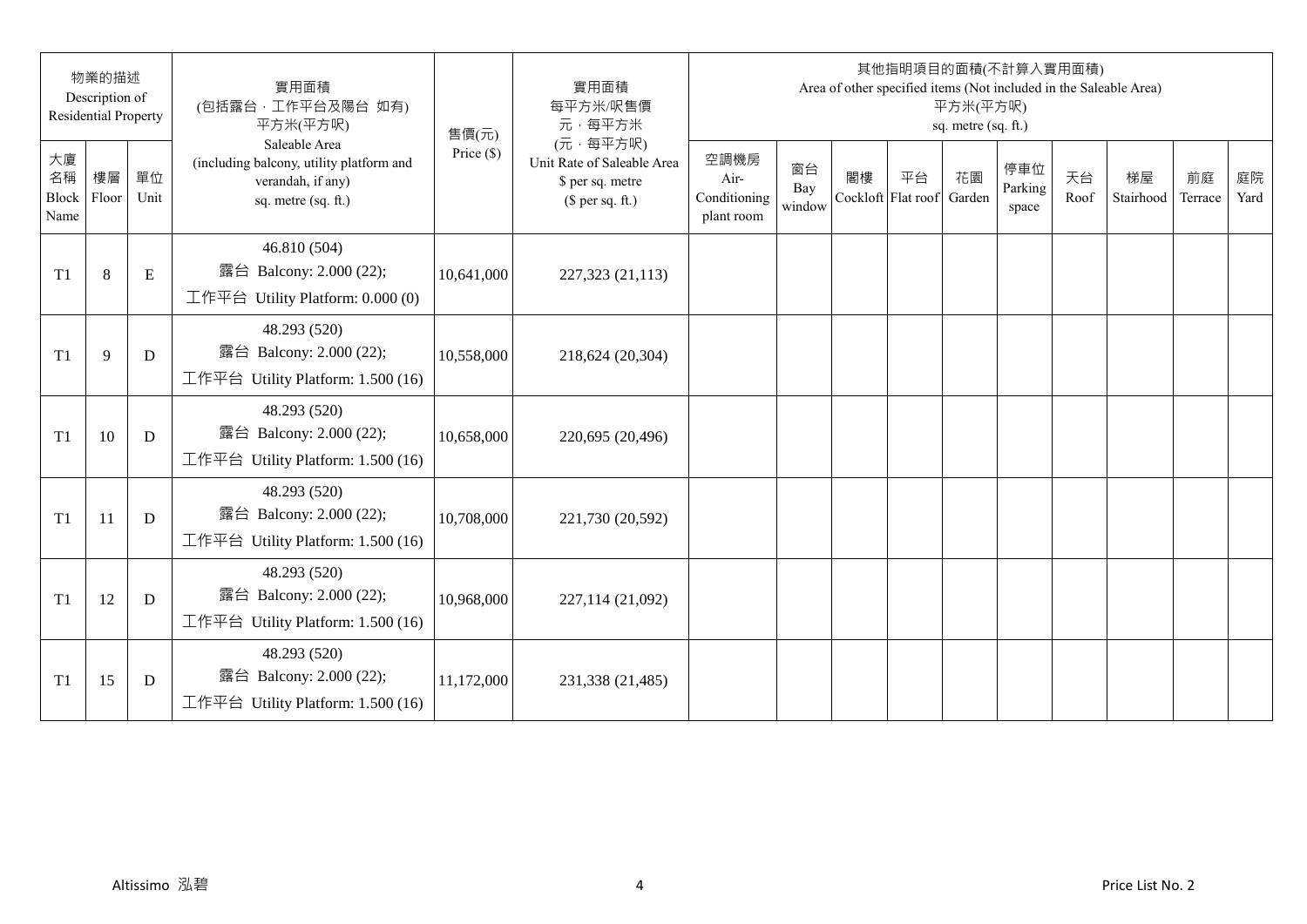|                           | 物業的描述<br>Description of<br><b>Residential Property</b> |             | 實用面積<br>(包括露台,工作平台及陽台 如有)<br>平方米(平方呎)                                                                 | 售價(元)        | 實用面積<br>每平方米/呎售價<br>元·每平方米                                                     |                                            |                     |    |                          | 平方米(平方呎)<br>sq. metre (sq. ft.) | 其他指明項目的面積(不計算入實用面積)<br>Area of other specified items (Not included in the Saleable Area) |            |                 |               |            |
|---------------------------|--------------------------------------------------------|-------------|-------------------------------------------------------------------------------------------------------|--------------|--------------------------------------------------------------------------------|--------------------------------------------|---------------------|----|--------------------------|---------------------------------|------------------------------------------------------------------------------------------|------------|-----------------|---------------|------------|
| 大廈<br>名稱<br>Block<br>Name | 樓層<br>Floor                                            | 單位<br>Unit  | Saleable Area<br>(including balcony, utility platform and<br>verandah, if any)<br>sq. metre (sq. ft.) | Price $(\$)$ | (元·每平方呎)<br>Unit Rate of Saleable Area<br>\$ per sq. metre<br>$$$ per sq. ft.) | 空調機房<br>Air-<br>Conditioning<br>plant room | 窗台<br>Bay<br>window | 閣樓 | 平台<br>Cockloft Flat roof | 花園<br>Garden                    | 停車位<br>Parking<br>space                                                                  | 天台<br>Roof | 梯屋<br>Stairhood | 前庭<br>Terrace | 庭院<br>Yard |
| T <sub>2</sub>            | -1                                                     | $\mathbf F$ | 47.519 (511)<br>露台 Balcony: 2.000 (22);<br>工作平台 Utility Platform: 0.000 (0)                           | 9,348,000    | 196,721 (18,294)                                                               |                                            |                     |    |                          |                                 |                                                                                          |            |                 |               |            |
| T <sub>3</sub>            | 1                                                      | $\bf{B}$    | 46.276 (498)<br>露台 Balcony: 2.000 (22);<br>工作平台 Utility Platform: 1.500 (16)                          | 9,249,000    | 199,866 (18,572)                                                               |                                            |                     |    |                          |                                 |                                                                                          |            |                 |               |            |
| T <sub>3</sub>            | -1                                                     | D           | 48.811 (525)<br>露台 Balcony: 2.000 (22);<br>工作平台 Utility Platform: 1.500 (16)                          | 9,321,000    | 190,961 (17,754)                                                               |                                            |                     |    | 4.609<br>(50)            |                                 |                                                                                          |            |                 |               |            |
| T <sub>3</sub>            | $\mathbf{1}$                                           | G           | 28.733 (309)<br>露台 Balcony: 2.000 (22);<br>工作平台 Utility Platform: 0.000 (0)                           | 6,685,000    | 232,659 (21,634)                                                               |                                            |                     |    |                          |                                 |                                                                                          |            |                 |               |            |
| T <sub>3</sub>            | -1                                                     | J           | 45.158 (486)<br>露台 Balcony: 2.000 (22);<br>工作平台 Utility Platform: 1.500 (16)                          | 8,855,000    | 196,089 (18,220)                                                               |                                            |                     |    |                          |                                 |                                                                                          |            |                 |               |            |
| T <sub>3</sub>            | 1                                                      | $\bf K$     | 48.074 (517)<br>露台 Balcony: 2.000 (22);<br>工作平台 Utility Platform: 1.500 (16)                          | 9,023,000    | 187,690 (17,453)                                                               |                                            |                     |    |                          |                                 |                                                                                          |            |                 |               |            |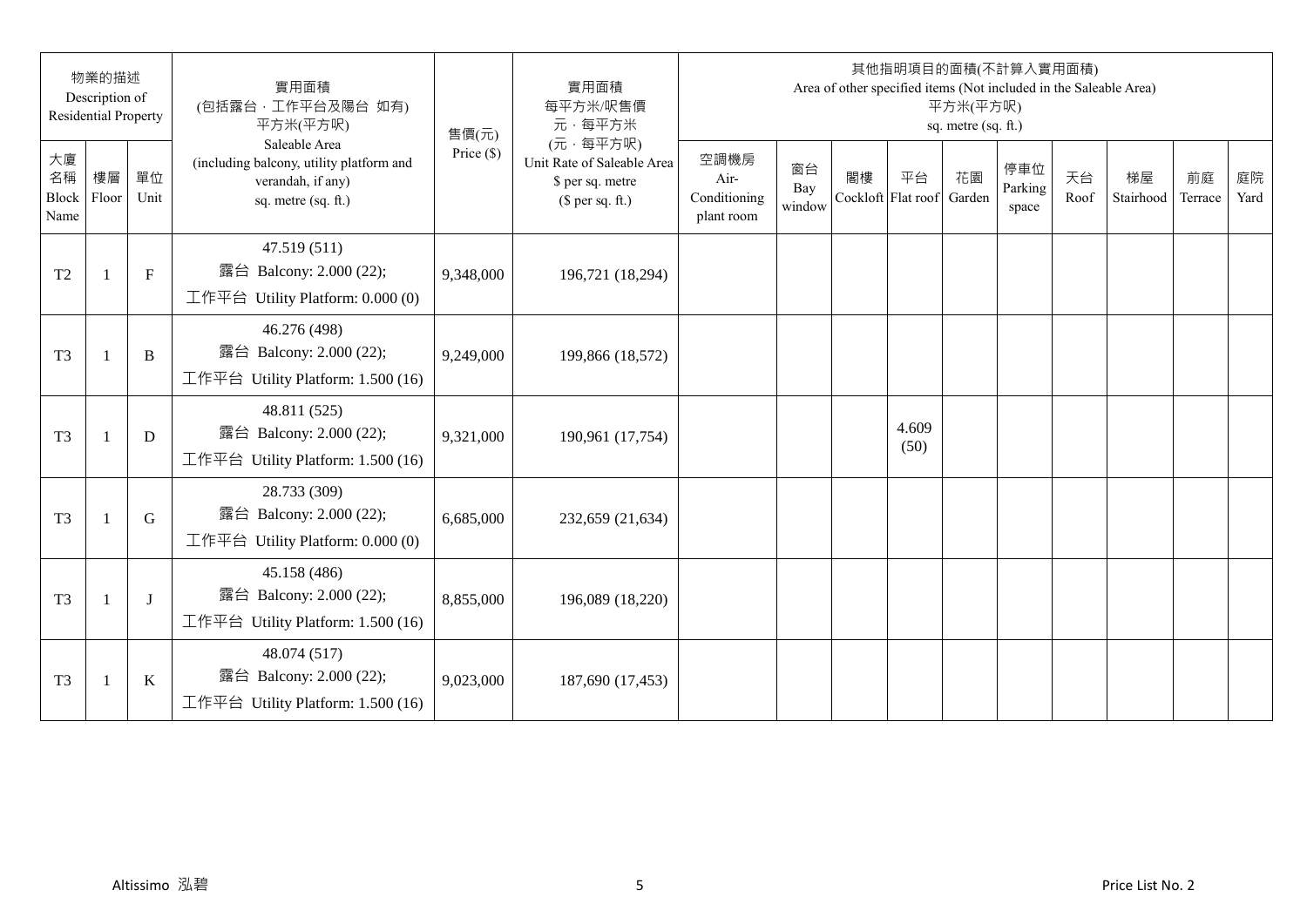|                           | 物業的描述<br>Description of<br><b>Residential Property</b> |            | 實用面積<br>(包括露台,工作平台及陽台 如有)<br>平方米(平方呎)                                                                 | 售價(元)        | 實用面積<br>每平方米/呎售價<br>元·每平方米                                                     |                                            |                     |    | 其他指明項目的面積(不計算入實用面積)<br>Area of other specified items (Not included in the Saleable Area) | 平方米(平方呎)<br>sq. metre (sq. ft.) |                         |            |                 |               |            |
|---------------------------|--------------------------------------------------------|------------|-------------------------------------------------------------------------------------------------------|--------------|--------------------------------------------------------------------------------|--------------------------------------------|---------------------|----|------------------------------------------------------------------------------------------|---------------------------------|-------------------------|------------|-----------------|---------------|------------|
| 大廈<br>名稱<br>Block<br>Name | 樓層<br>Floor                                            | 單位<br>Unit | Saleable Area<br>(including balcony, utility platform and<br>verandah, if any)<br>sq. metre (sq. ft.) | Price $(\$)$ | (元·每平方呎)<br>Unit Rate of Saleable Area<br>\$ per sq. metre<br>$$$ per sq. ft.) | 空調機房<br>Air-<br>Conditioning<br>plant room | 窗台<br>Bay<br>window | 閣樓 | 平台<br>Cockloft Flat roof                                                                 | 花園<br>Garden                    | 停車位<br>Parking<br>space | 天台<br>Roof | 梯屋<br>Stairhood | 前庭<br>Terrace | 庭院<br>Yard |
| T <sub>3</sub>            | $\mathfrak{2}$                                         | B          | 46.276 (498)<br>露台 Balcony: 2.000 (22);<br>工作平台 Utility Platform: 1.500 (16)                          | 9,269,000    | 200,298 (18,612)                                                               |                                            |                     |    |                                                                                          |                                 |                         |            |                 |               |            |
| T <sub>3</sub>            | $\sqrt{2}$                                             | D          | 48.811 (525)<br>露台 Balcony: 2.000 (22);<br>工作平台 Utility Platform: 1.500 (16)                          | 9,387,000    | 192,313 (17,880)                                                               |                                            |                     |    |                                                                                          |                                 |                         |            |                 |               |            |
| T <sub>3</sub>            | $\mathfrak{2}$                                         | G          | 28.733 (309)<br>露台 Balcony: 2.000 (22);<br>工作平台 Utility Platform: 0.000 (0)                           | 6,696,000    | 233,042 (21,670)                                                               |                                            |                     |    |                                                                                          |                                 |                         |            |                 |               |            |
| T <sub>3</sub>            | $\mathfrak{2}$                                         | $\bf{J}$   | 45.158 (486)<br>露台 Balcony: 2.000 (22);<br>工作平台 Utility Platform: 1.500 (16)                          | 8,874,000    | 196,510 (18,259)                                                               |                                            |                     |    |                                                                                          |                                 |                         |            |                 |               |            |
| T <sub>3</sub>            | 3                                                      | B          | 46.276 (498)<br>露台 Balcony: 2.000 (22);<br>工作平台 Utility Platform: 1.500 (16)                          | 9,286,000    | 200,666 (18,647)                                                               |                                            |                     |    |                                                                                          |                                 |                         |            |                 |               |            |
| T <sub>3</sub>            | 3                                                      | D          | 48.811 (525)<br>露台 Balcony: 2.000 (22);<br>工作平台 Utility Platform: 1.500 (16)                          | 9,404,000    | 192,661 (17,912)                                                               |                                            |                     |    |                                                                                          |                                 |                         |            |                 |               |            |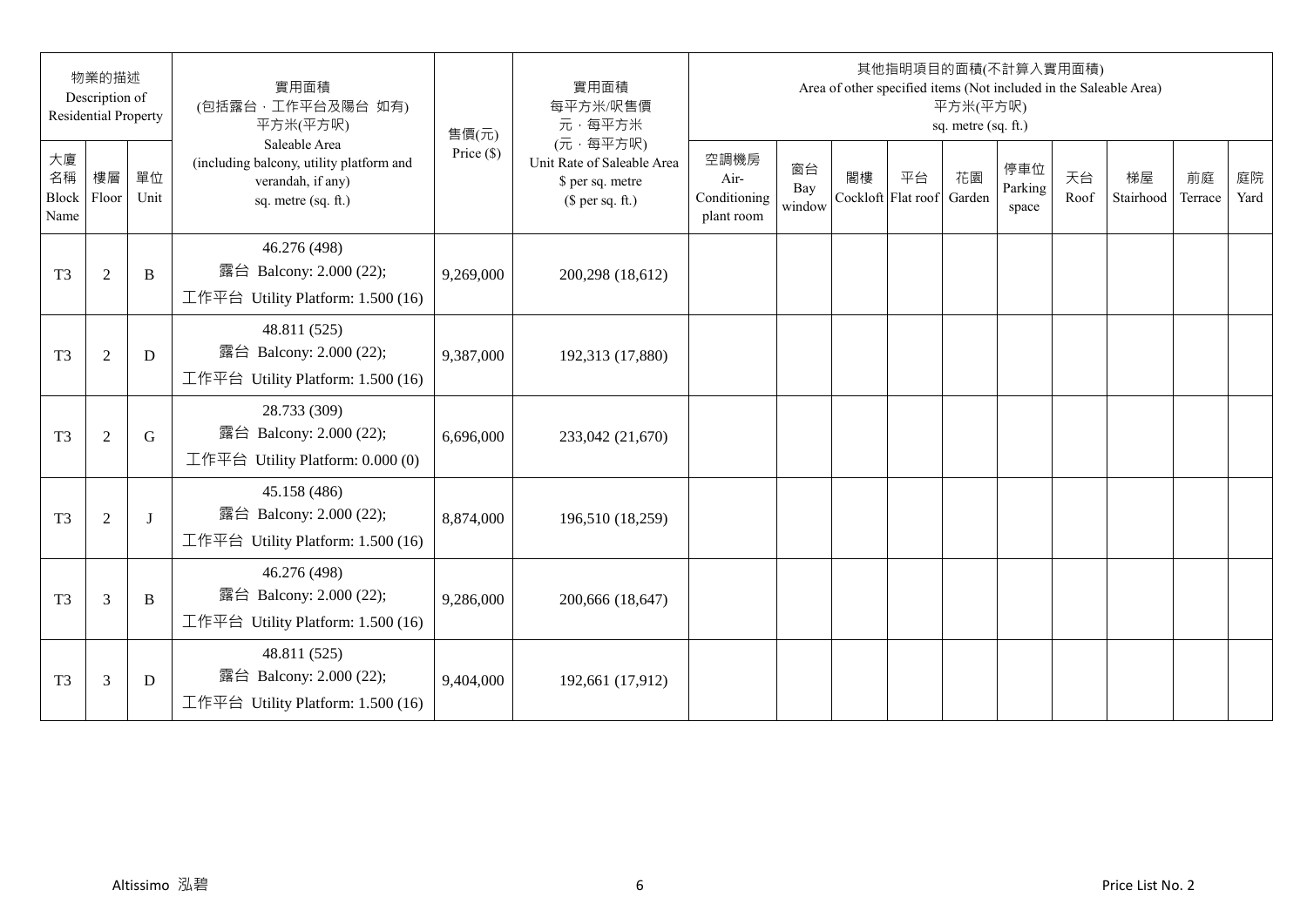|                           | 物業的描述<br>Description of<br><b>Residential Property</b> |             | 實用面積<br>(包括露台,工作平台及陽台 如有)<br>平方米(平方呎)                                                                 | 售價(元)        | 實用面積<br>每平方米/呎售價<br>元·每平方米                                                     |                                            |                     |                          |    | 平方米(平方呎)<br>sq. metre (sq. ft.) | 其他指明項目的面積(不計算入實用面積)     |            | Area of other specified items (Not included in the Saleable Area) |               |            |
|---------------------------|--------------------------------------------------------|-------------|-------------------------------------------------------------------------------------------------------|--------------|--------------------------------------------------------------------------------|--------------------------------------------|---------------------|--------------------------|----|---------------------------------|-------------------------|------------|-------------------------------------------------------------------|---------------|------------|
| 大廈<br>名稱<br>Block<br>Name | 樓層<br>Floor                                            | 單位<br>Unit  | Saleable Area<br>(including balcony, utility platform and<br>verandah, if any)<br>sq. metre (sq. ft.) | Price $(\$)$ | (元·每平方呎)<br>Unit Rate of Saleable Area<br>\$ per sq. metre<br>$$$ per sq. ft.) | 空調機房<br>Air-<br>Conditioning<br>plant room | 窗台<br>Bay<br>window | 閣樓<br>Cockloft Flat roof | 平台 | 花園<br>Garden                    | 停車位<br>Parking<br>space | 天台<br>Roof | 梯屋<br>Stairhood                                                   | 前庭<br>Terrace | 庭院<br>Yard |
| T <sub>3</sub>            | 3                                                      | G           | 28.733 (309)<br>露台 Balcony: 2.000 (22);<br>工作平台 Utility Platform: 0.000 (0)                           | 6,708,000    | 233,460 (21,709)                                                               |                                            |                     |                          |    |                                 |                         |            |                                                                   |               |            |
| T <sub>3</sub>            | 3                                                      | J           | 45.158 (486)<br>露台 Balcony: 2.000 (22);<br>工作平台 Utility Platform: 1.500 (16)                          | 8,893,000    | 196,931 (18,298)                                                               |                                            |                     |                          |    |                                 |                         |            |                                                                   |               |            |
| T <sub>3</sub>            | 5                                                      | D           | 48.811 (525)<br>露台 Balcony: 2.000 (22);<br>工作平台 Utility Platform: 1.500 (16)                          | 9,539,000    | 195,427 (18,170)                                                               |                                            |                     |                          |    |                                 |                         |            |                                                                   |               |            |
| T <sub>3</sub>            | 5                                                      | $\mathbf G$ | 28.733 (309)<br>露台 Balcony: 2.000 (22);<br>工作平台 Utility Platform: 0.000 (0)                           | 6,720,000    | 233,877 (21,748)                                                               |                                            |                     |                          |    |                                 |                         |            |                                                                   |               |            |
| T <sub>3</sub>            | 5                                                      | J           | 45.158 (486)<br>露台 Balcony: 2.000 (22);<br>工作平台 Utility Platform: 1.500 (16)                          | 8,908,000    | 197,263 (18,329)                                                               |                                            |                     |                          |    |                                 |                         |            |                                                                   |               |            |
| T <sub>3</sub>            | 6                                                      | D           | 48.811 (525)<br>露台 Balcony: 2.000 (22);<br>工作平台 Utility Platform: 1.500 (16)                          | 9,673,000    | 198,173 (18,425)                                                               |                                            |                     |                          |    |                                 |                         |            |                                                                   |               |            |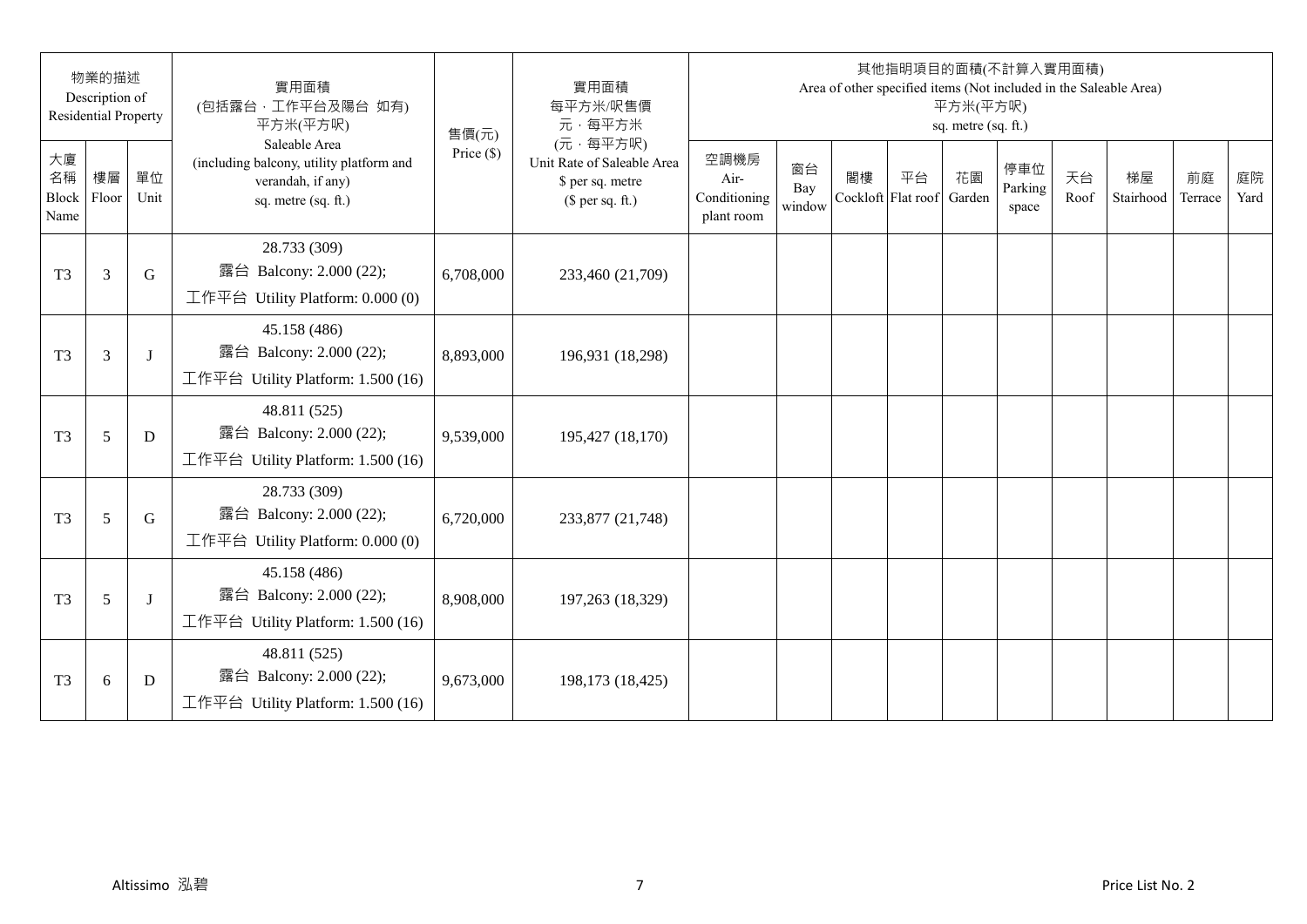|                           | 物業的描述<br>Description of<br><b>Residential Property</b> |             | 實用面積<br>(包括露台,工作平台及陽台 如有)<br>平方米(平方呎)                                                                 | 售價(元)        | 實用面積<br>每平方米/呎售價<br>元·每平方米                                                     |                                            |                     |                          |    | 平方米(平方呎)<br>sq. metre (sq. ft.) | 其他指明項目的面積(不計算入實用面積)     |            | Area of other specified items (Not included in the Saleable Area) |               |            |
|---------------------------|--------------------------------------------------------|-------------|-------------------------------------------------------------------------------------------------------|--------------|--------------------------------------------------------------------------------|--------------------------------------------|---------------------|--------------------------|----|---------------------------------|-------------------------|------------|-------------------------------------------------------------------|---------------|------------|
| 大廈<br>名稱<br>Block<br>Name | 樓層<br>Floor                                            | 單位<br>Unit  | Saleable Area<br>(including balcony, utility platform and<br>verandah, if any)<br>sq. metre (sq. ft.) | Price $(\$)$ | (元·每平方呎)<br>Unit Rate of Saleable Area<br>\$ per sq. metre<br>$$$ per sq. ft.) | 空調機房<br>Air-<br>Conditioning<br>plant room | 窗台<br>Bay<br>window | 閣樓<br>Cockloft Flat roof | 平台 | 花園<br>Garden                    | 停車位<br>Parking<br>space | 天台<br>Roof | 梯屋<br>Stairhood                                                   | 前庭<br>Terrace | 庭院<br>Yard |
| T <sub>3</sub>            | 6                                                      | G           | 28.733 (309)<br>露台 Balcony: 2.000 (22);<br>工作平台 Utility Platform: 0.000 (0)                           | 6,810,000    | 237,010 (22,039)                                                               |                                            |                     |                          |    |                                 |                         |            |                                                                   |               |            |
| T <sub>3</sub>            | 6                                                      | J           | 45.158 (486)<br>露台 Balcony: 2.000 (22);<br>工作平台 Utility Platform: 1.500 (16)                          | 8,946,000    | 198,104 (18,407)                                                               |                                            |                     |                          |    |                                 |                         |            |                                                                   |               |            |
| T <sub>3</sub>            | $\tau$                                                 | D           | 48.811 (525)<br>露台 Balcony: 2.000 (22);<br>工作平台 Utility Platform: 1.500 (16)                          | 9,700,000    | 198,726 (18,476)                                                               |                                            |                     |                          |    |                                 |                         |            |                                                                   |               |            |
| T <sub>3</sub>            | $\tau$                                                 | $\mathbf G$ | 28.733 (309)<br>露台 Balcony: 2.000 (22);<br>工作平台 Utility Platform: 0.000 (0)                           | 6,818,000    | 237,288 (22,065)                                                               |                                            |                     |                          |    |                                 |                         |            |                                                                   |               |            |
| T <sub>3</sub>            | $\overline{7}$                                         | J           | 45.158 (486)<br>露台 Balcony: 2.000 (22);<br>工作平台 Utility Platform: 1.500 (16)                          | 9,065,000    | 200,740 (18,652)                                                               |                                            |                     |                          |    |                                 |                         |            |                                                                   |               |            |
| T <sub>3</sub>            | $8\,$                                                  | G           | 28.733 (309)<br>露台 Balcony: 2.000 (22);<br>工作平台 Utility Platform: 0.000 (0)                           | 7,335,000    | 255,281 (23,738)                                                               |                                            |                     |                          |    |                                 |                         |            |                                                                   |               |            |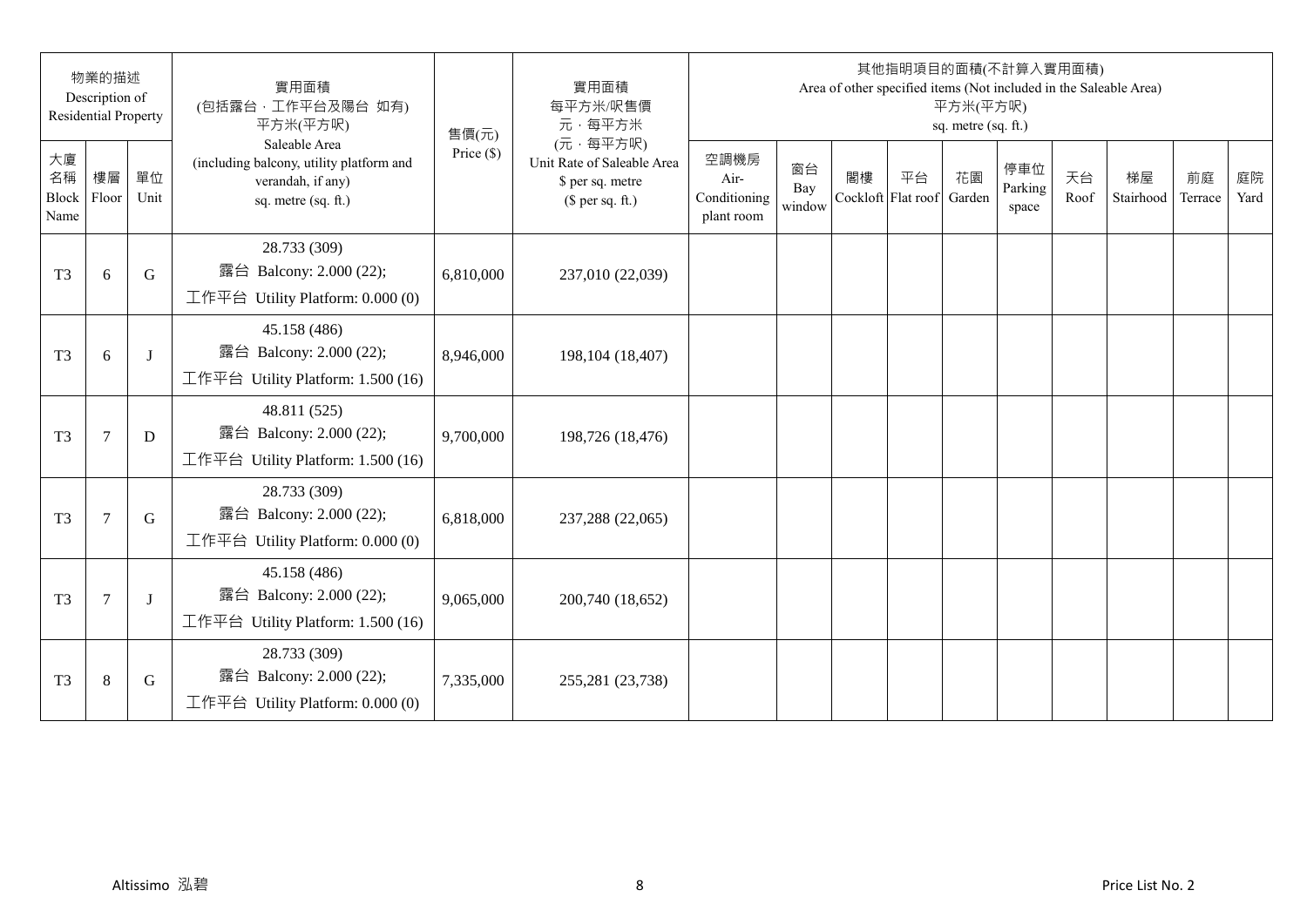|                           | 物業的描述<br>Description of<br><b>Residential Property</b> |            | 實用面積<br>(包括露台,工作平台及陽台 如有)<br>平方米(平方呎)                                                                 | 售價(元)        | 實用面積<br>每平方米/呎售價<br>元·每平方米                                                     |                                            |                     |                          |    | 平方米(平方呎)<br>sq. metre (sq. ft.) | 其他指明項目的面積(不計算入實用面積)     |            | Area of other specified items (Not included in the Saleable Area) |               |            |
|---------------------------|--------------------------------------------------------|------------|-------------------------------------------------------------------------------------------------------|--------------|--------------------------------------------------------------------------------|--------------------------------------------|---------------------|--------------------------|----|---------------------------------|-------------------------|------------|-------------------------------------------------------------------|---------------|------------|
| 大廈<br>名稱<br>Block<br>Name | 樓層<br>Floor                                            | 單位<br>Unit | Saleable Area<br>(including balcony, utility platform and<br>verandah, if any)<br>sq. metre (sq. ft.) | Price $(\$)$ | (元·每平方呎)<br>Unit Rate of Saleable Area<br>\$ per sq. metre<br>$$$ per sq. ft.) | 空調機房<br>Air-<br>Conditioning<br>plant room | 窗台<br>Bay<br>window | 閣樓<br>Cockloft Flat roof | 平台 | 花園<br>Garden                    | 停車位<br>Parking<br>space | 天台<br>Roof | 梯屋<br>Stairhood                                                   | 前庭<br>Terrace | 庭院<br>Yard |
| T <sub>3</sub>            | $8\,$                                                  | H          | 44.867 (483)<br>露台 Balcony: 2.000 (22);<br>工作平台 Utility Platform: 1.500 (16)                          | 9,731,000    | 216,885 (20,147)                                                               |                                            |                     |                          |    |                                 |                         |            |                                                                   |               |            |
| T <sub>3</sub>            | $\,8\,$                                                | J          | 45.158 (486)<br>露台 Balcony: 2.000 (22);<br>工作平台 Utility Platform: 1.500 (16)                          | 9,199,000    | 203,707 (18,928)                                                               |                                            |                     |                          |    |                                 |                         |            |                                                                   |               |            |
| T <sub>3</sub>            | 9                                                      | G          | 28.733 (309)<br>露台 Balcony: 2.000 (22);<br>工作平台 Utility Platform: 0.000 (0)                           | 7,335,000    | 255,281 (23,738)                                                               |                                            |                     |                          |    |                                 |                         |            |                                                                   |               |            |
| T <sub>3</sub>            | 9                                                      | J          | 45.158 (486)<br>露台 Balcony: 2.000 (22);<br>工作平台 Utility Platform: 1.500 (16)                          | 9,199,000    | 203,707 (18,928)                                                               |                                            |                     |                          |    |                                 |                         |            |                                                                   |               |            |
| T <sub>3</sub>            | 10                                                     | G          | 28.733 (309)<br>露台 Balcony: 2.000 (22);<br>工作平台 Utility Platform: $0.000(0)$                          | 7,413,000    | 257,996 (23,990)                                                               |                                            |                     |                          |    |                                 |                         |            |                                                                   |               |            |
| T <sub>3</sub>            | 10                                                     | J          | 45.158 (486)<br>露台 Balcony: 2.000 (22);<br>工作平台 Utility Platform: 1.500 (16)                          | 9,288,000    | 205,678 (19,111)                                                               |                                            |                     |                          |    |                                 |                         |            |                                                                   |               |            |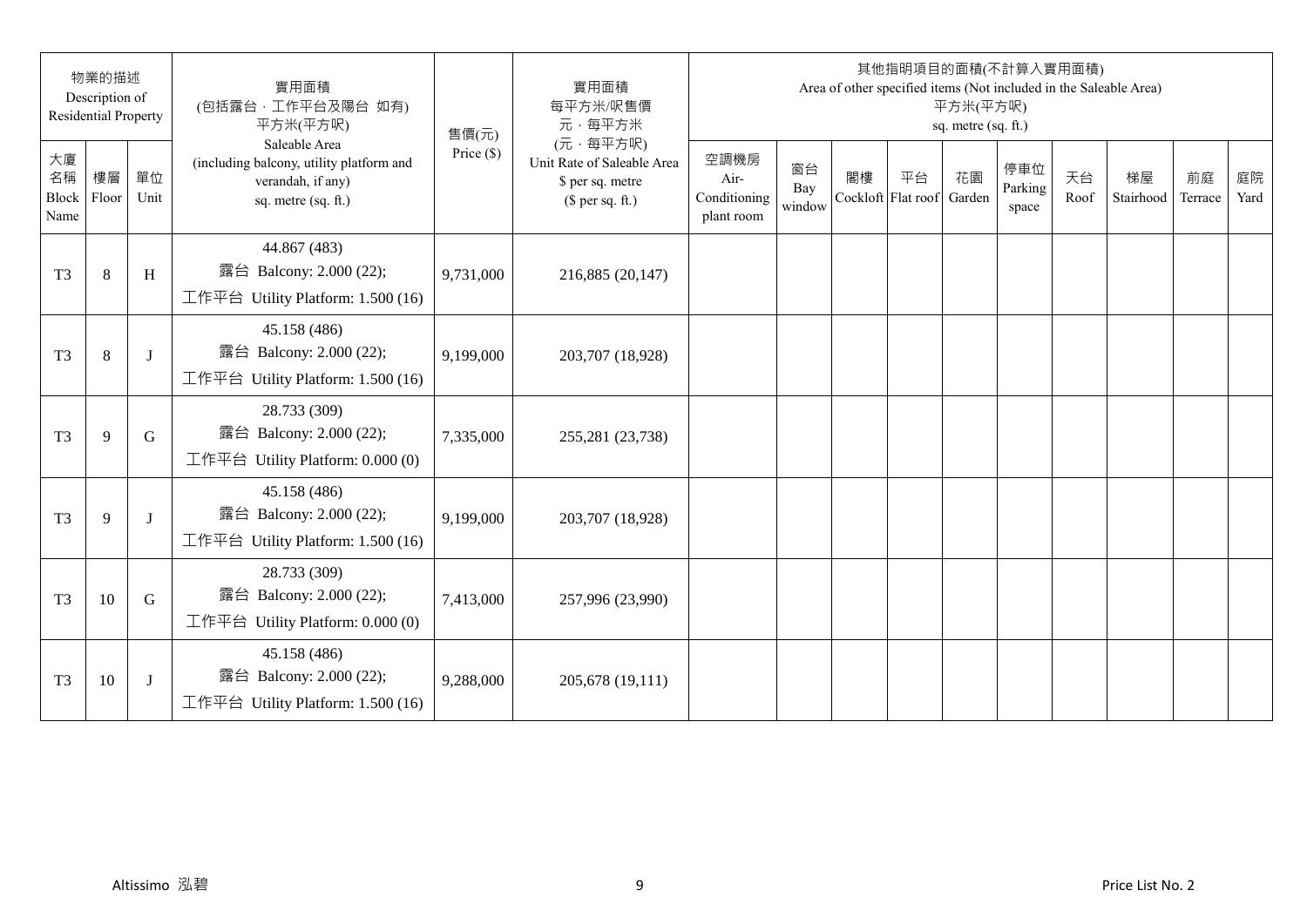|                           | 物業的描述<br>Description of<br><b>Residential Property</b> |             | 實用面積<br>(包括露台,工作平台及陽台 如有)<br>平方米(平方呎)                                                                 | 售價(元)        | 實用面積<br>每平方米/呎售價<br>元·每平方米                                                     |                                            |                     |                          |    | 平方米(平方呎)<br>sq. metre (sq. ft.) | 其他指明項目的面積(不計算入實用面積)     |            | Area of other specified items (Not included in the Saleable Area) |               |            |
|---------------------------|--------------------------------------------------------|-------------|-------------------------------------------------------------------------------------------------------|--------------|--------------------------------------------------------------------------------|--------------------------------------------|---------------------|--------------------------|----|---------------------------------|-------------------------|------------|-------------------------------------------------------------------|---------------|------------|
| 大廈<br>名稱<br>Block<br>Name | 樓層<br>Floor                                            | 單位<br>Unit  | Saleable Area<br>(including balcony, utility platform and<br>verandah, if any)<br>sq. metre (sq. ft.) | Price $(\$)$ | (元·每平方呎)<br>Unit Rate of Saleable Area<br>\$ per sq. metre<br>$$$ per sq. ft.) | 空調機房<br>Air-<br>Conditioning<br>plant room | 窗台<br>Bay<br>window | 閣樓<br>Cockloft Flat roof | 平台 | 花園<br>Garden                    | 停車位<br>Parking<br>space | 天台<br>Roof | 梯屋<br>Stairhood                                                   | 前庭<br>Terrace | 庭院<br>Yard |
| T <sub>3</sub>            | 11                                                     | $\mathbf G$ | 28.733 (309)<br>露台 Balcony: 2.000 (22);<br>工作平台 Utility Platform: 0.000 (0)                           | 7,507,000    | 261,268 (24,294)                                                               |                                            |                     |                          |    |                                 |                         |            |                                                                   |               |            |
| T <sub>3</sub>            | 11                                                     | J           | 45.158 (486)<br>露台 Balcony: 2.000 (22);<br>工作平台 Utility Platform: 1.500 (16)                          | 9,422,000    | 208,645 (19,387)                                                               |                                            |                     |                          |    |                                 |                         |            |                                                                   |               |            |
| T <sub>3</sub>            | 12                                                     | G           | 28.733 (309)<br>露台 Balcony: 2.000 (22);<br>工作平台 Utility Platform: $0.000(0)$                          | 7,611,000    | 264,887 (24,631)                                                               |                                            |                     |                          |    |                                 |                         |            |                                                                   |               |            |
| T <sub>3</sub>            | 12                                                     | J           | 45.158 (486)<br>露台 Balcony: 2.000 (22);<br>工作平台 Utility Platform: 1.500 (16)                          | 9,556,000    | 211,613 (19,663)                                                               |                                            |                     |                          |    |                                 |                         |            |                                                                   |               |            |
| T <sub>3</sub>            | 15                                                     | ${\bf E}$   | 28.805 (310)<br>露台 Balcony: 2.000 (22);<br>工作平台 Utility Platform: 0.000 (0)                           | 7,597,000    | 263,739 (24,506)                                                               |                                            |                     |                          |    |                                 |                         |            |                                                                   |               |            |
| T <sub>3</sub>            | 15                                                     | G           | 28.733 (309)<br>露台 Balcony: 2.000 (22);<br>工作平台 Utility Platform: 0.000 (0)                           | 7,748,000    | 269,655 (25,074)                                                               |                                            |                     |                          |    |                                 |                         |            |                                                                   |               |            |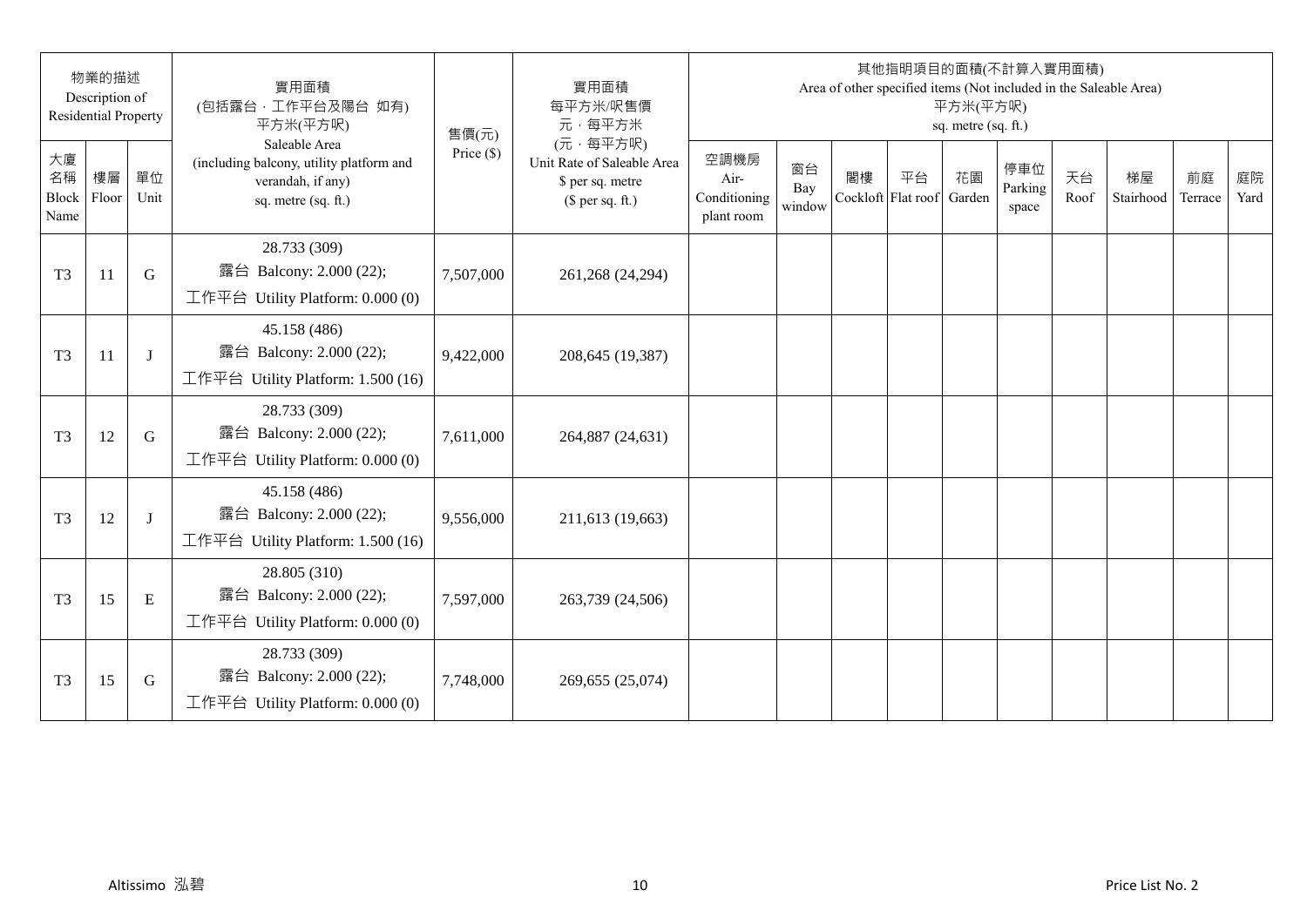| 物業的描述<br>Description of<br><b>Residential Property</b> |             | 實用面積<br>(包括露台,工作平台及陽台 如有)<br>平方米(平方呎) | 售價(元)                                                                                                 | 實用面積<br>每平方米/呎售價<br>元·每平方米 | 其他指明項目的面積(不計算入實用面積)<br>Area of other specified items (Not included in the Saleable Area)<br>平方米(平方呎)<br>sq. metre (sq. ft.) |                                            |                     |                          |    |              |                         |            |                 |               |            |
|--------------------------------------------------------|-------------|---------------------------------------|-------------------------------------------------------------------------------------------------------|----------------------------|-----------------------------------------------------------------------------------------------------------------------------|--------------------------------------------|---------------------|--------------------------|----|--------------|-------------------------|------------|-----------------|---------------|------------|
| 大廈<br>名稱<br>Block<br>Name                              | 樓層<br>Floor | 單位<br>Unit                            | Saleable Area<br>(including balcony, utility platform and<br>verandah, if any)<br>sq. metre (sq. ft.) | Price $(\$)$               | (元·每平方呎)<br>Unit Rate of Saleable Area<br>\$ per sq. metre<br>$$$ per sq. ft.)                                              | 空調機房<br>Air-<br>Conditioning<br>plant room | 窗台<br>Bay<br>window | 閣樓<br>Cockloft Flat roof | 平台 | 花園<br>Garden | 停車位<br>Parking<br>space | 天台<br>Roof | 梯屋<br>Stairhood | 前庭<br>Terrace | 庭院<br>Yard |
| T <sub>3</sub>                                         | 15          | J                                     | 45.158 (486)<br>露台 Balcony: 2.000 (22);<br>工作平台 Utility Platform: 1.500 (16)                          | 9,733,000                  | 215,532 (20,027)                                                                                                            |                                            |                     |                          |    |              |                         |            |                 |               |            |
| T <sub>3</sub>                                         | 16          | ${\bf E}$                             | 28.805 (310)<br>露台 Balcony: 2.000 (22);<br>工作平台 Utility Platform: 0.000 (0)                           | 7,737,000                  | 268,599 (24,958)                                                                                                            |                                            |                     |                          |    |              |                         |            |                 |               |            |
| T <sub>3</sub>                                         | 16          | G                                     | 28.733 (309)<br>露台 Balcony: 2.000 (22);<br>工作平台 Utility Platform: 0.000 (0)                           | 7,886,000                  | 274,458 (25,521)                                                                                                            |                                            |                     |                          |    |              |                         |            |                 |               |            |
| T <sub>3</sub>                                         | 16          | H                                     | 44.867 (483)<br>露台 Balcony: 2.000 (22);<br>工作平台 Utility Platform: 1.500 (16)                          | 10,488,000                 | 233,758 (21,714)                                                                                                            |                                            |                     |                          |    |              |                         |            |                 |               |            |
| T <sub>3</sub>                                         | 16          | J                                     | 45.158 (486)<br>露台 Balcony: 2.000 (22);<br>工作平台 Utility Platform: 1.500 (16)                          | 9,914,000                  | 219,540 (20,399)                                                                                                            |                                            |                     |                          |    |              |                         |            |                 |               |            |
| T <sub>3</sub>                                         | 16          | L                                     | 44.887 (483)<br>露台 Balcony: 2.000 (22);<br>工作平台 Utility Platform: 1.500 (16)                          | 9,894,000                  | 220,420 (20,484)                                                                                                            |                                            |                     |                          |    |              |                         |            |                 |               |            |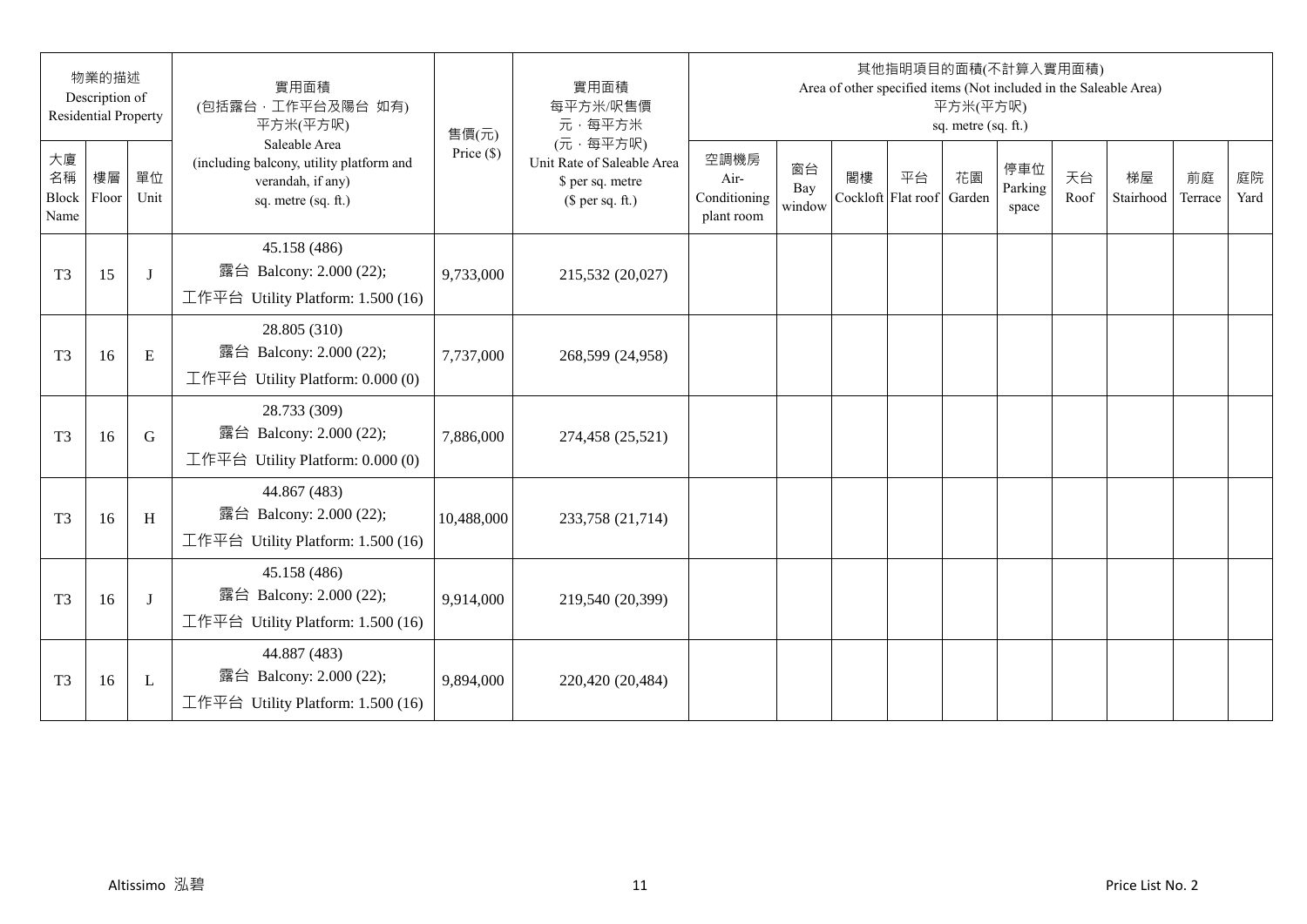| 物業的描述<br>Description of<br><b>Residential Property</b> |             |              | 實用面積<br>(包括露台,工作平台及陽台 如有)<br>平方米(平方呎)                                                                 | 售價(元)        | 實用面積<br>每平方米/呎售價<br>元·每平方米                                                     | 其他指明項目的面積(不計算入實用面積)<br>Area of other specified items (Not included in the Saleable Area)<br>平方米(平方呎)<br>sq. metre (sq. ft.) |                     |    |                          |              |                         |            |                 |               |            |  |
|--------------------------------------------------------|-------------|--------------|-------------------------------------------------------------------------------------------------------|--------------|--------------------------------------------------------------------------------|-----------------------------------------------------------------------------------------------------------------------------|---------------------|----|--------------------------|--------------|-------------------------|------------|-----------------|---------------|------------|--|
| 大廈<br>名稱<br>Block<br>Name                              | 樓層<br>Floor | 單位<br>Unit   | Saleable Area<br>(including balcony, utility platform and<br>verandah, if any)<br>sq. metre (sq. ft.) | Price $(\$)$ | (元·每平方呎)<br>Unit Rate of Saleable Area<br>\$ per sq. metre<br>$$$ per sq. ft.) | 空調機房<br>Air-<br>Conditioning<br>plant room                                                                                  | 窗台<br>Bay<br>window | 閣樓 | 平台<br>Cockloft Flat roof | 花園<br>Garden | 停車位<br>Parking<br>space | 天台<br>Roof | 梯屋<br>Stairhood | 前庭<br>Terrace | 庭院<br>Yard |  |
| T <sub>5</sub>                                         |             |              | 48.593 (523)<br>露台 Balcony: 2.000 (22);<br>工作平台 Utility Platform: 0.000 (0)                           | 9,808,000    | 201,840 (18,753)                                                               |                                                                                                                             |                     |    | 5.699<br>(61)            |              |                         |            |                 |               |            |  |
| T <sub>5</sub>                                         | $\tau$      | $\mathbf{F}$ | 28.578 (308)<br>露台 Balcony: 2.000 (22);<br>工作平台 Utility Platform: 0.000 (0)                           | 7,680,000    | 268,738 (24,935)                                                               |                                                                                                                             |                     |    |                          |              |                         |            |                 |               |            |  |
| T <sub>5</sub>                                         | 8           | $\mathbf F$  | 28.578 (308)<br>露台 Balcony: 2.000 (22);<br>工作平台 Utility Platform: 0.000 (0)                           | 7,785,000    | 272,412 (25,276)                                                               |                                                                                                                             |                     |    |                          |              |                         |            |                 |               |            |  |
| T <sub>5</sub>                                         | 12          | $\mathbf F$  | 28.578 (308)<br>露台 Balcony: 2.000 (22);<br>工作平台 Utility Platform: $0.000(0)$                          | 8,061,000    | 282,070 (26,172)                                                               |                                                                                                                             |                     |    |                          |              |                         |            |                 |               |            |  |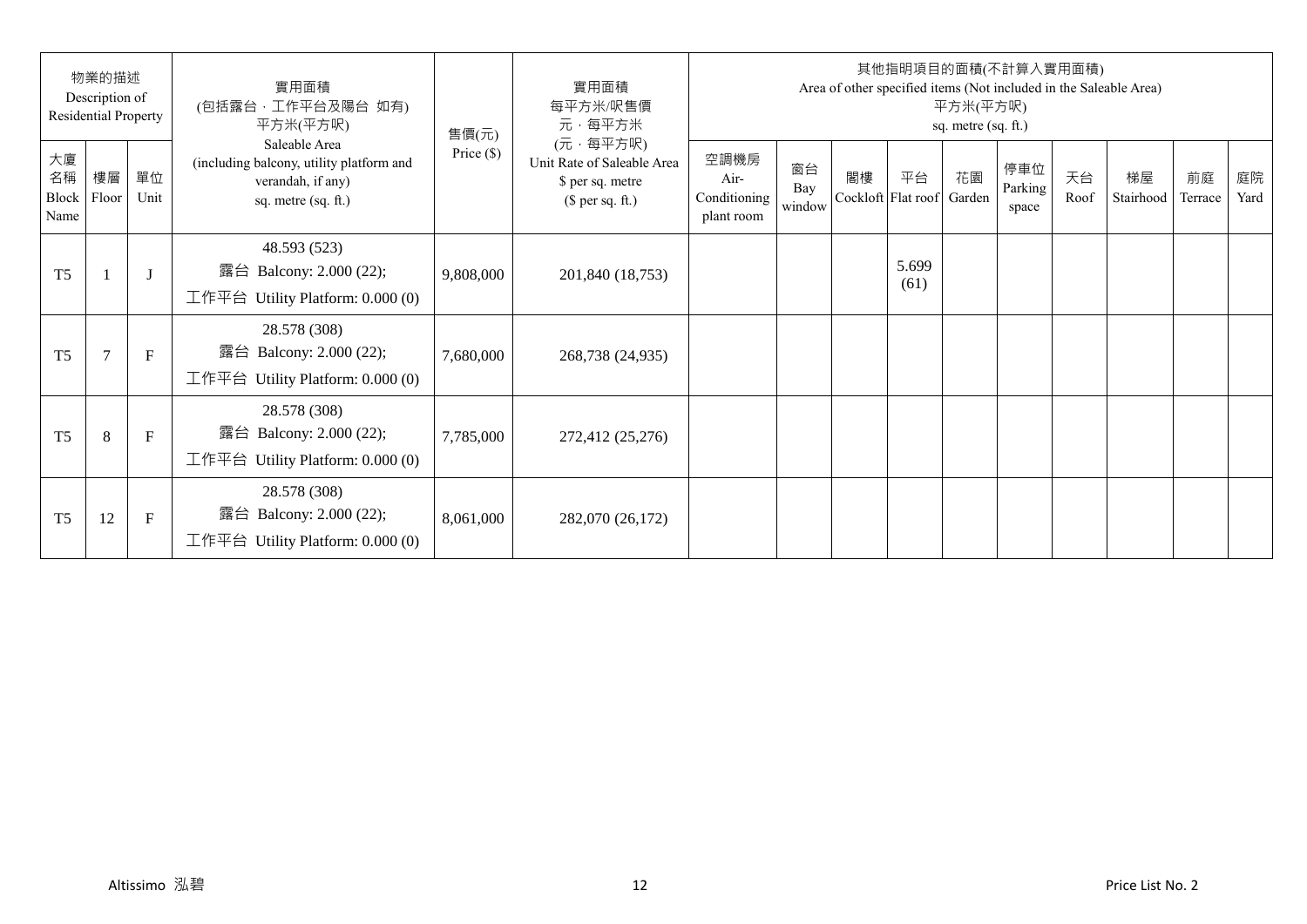#### **第三部份:其他資料 Part 3: Other Information**

#### (1) 準買家應參閱發展項目的售樓說明書,以了解該項目的資料。 Prospective purchasers are advised to refer to the sales brochure for the development for information on the development.

#### (2) 根據《一手住宅物業銷售條例》第 52(1)條及第 53(2)及(3)條 ,– According to sections 52(1) and 53(2) and (3) of the Residential Properties (First-hand Sales) Ordinance, –

## 第 52(1) 條 / Section 52(1)

## 在某人就指明住宅物業與擁有人訂立臨時買賣合約時,該人須向擁有人支付售價的 5%的臨時訂金。

A preliminary deposit of 5% of the purchase price is payable by a person to the owner on entering into a preliminary agreement for sale and purchase in respect of the specified residential property with the owner.

## 第 53(2) 條 / Section 53(2)

如某人於某日期訂立臨時買賣合約,並於該日期後的 5 個工作日內,就有關住宅物業簽立買賣合約,則擁有人必須在該日期後的 8 個工作日內,簽立該買賣合約。 If a person executes an agreement for sale and purchase in respect of the residential property within 5 working days after the date on which the person enters into the preliminary agreement for sale and purchase, the owner must execute the agreement for sale and purchase within 8 working days after that date.

#### 第 53(3) 條 / Section 53(3)

如某人於某日期訂立臨時買賣合約時,但沒有於該日期後的 5 個工作日內,就有關住宅物業簽立買賣合約,則 – (i) 該臨時合約即告終止;(ii) 有關的臨時訂金即予沒收;及 (iii) 擁

## 有人不得就該人沒有簽立買賣合約而針對該人提出進一步申索。

If a person does not execute an agreement for sale and purchase in respect of the residential property within 5 working days after the date on which the person enters into the preliminary agreement for sale and purchase-

(i) the preliminary agreement is terminated; (ii) the preliminary deposit is forfeited; and (iii) the owner does not have any further claim against the person for the failure.

### (3) 實用面積及屬該住宅物業其他指明項目的面積是按《一手住宅物業銷售條例》第 8 條及附表二第 2 部的計算得出的。

The saleable area and area of other specified items of the residential property are calculated in accordance with section 8 and Part 2 of Schedule 2 to the Residential Properties(First-hand Sales) Ordinance.

- 
- (4) (i) 註:在第(4)段中: (a) 「售價」指本價單第二部份中所列之住宅物業的售價,而「成交金額」指將於臨時合約中訂明的住宅物業的實際售價。因應不同支付條款 及/或折扣按售價計算得出之價目,皆以進位到最接近的千位數作為成交金額。
	- (b) 「工作日」按《一手住宅物業銷售條例》第 2(1)條所定義。
	- (c) 「臨時合約」指臨時買賣合約。
	- (d) 「正式合約」指正式買賣合約。
	- Note: In paragraph (4): (a) "price" means the price of the residential property set out in Part 2 of this price list, and "transaction price" means the actual price of the residential property to be set out in PASP. The price obtained after applying the relevant terms of payment and/or applicable discount(s) on the price will be rounded up to the nearest thousand to determine the transaction price.
		- (b) "working day" shall be as defined in section 2(1) of the Residential Properties (First-hand Sales) Ordinance.
		- $(c)$ "PASP" means the Preliminary Agreement for Sale and Purchase.
		- (d) "ASP" means the Agreement for Sale and Purchase.

於簽署臨時合約時,買方須繳付相等於成交金額的 5%作為臨時訂金,請帶備港幣\$100,000 銀行本票以支付部份臨時訂金,抬頭請寫「的近律師行」或"Deacons"。請另備支 票以繳付臨時訂金之餘額。

The purchasers shall pay the preliminary deposit equivalent to 5% of the transaction price upon signing of the PASP. Please bring along a cashiers' order of HK\$100,000 made payable to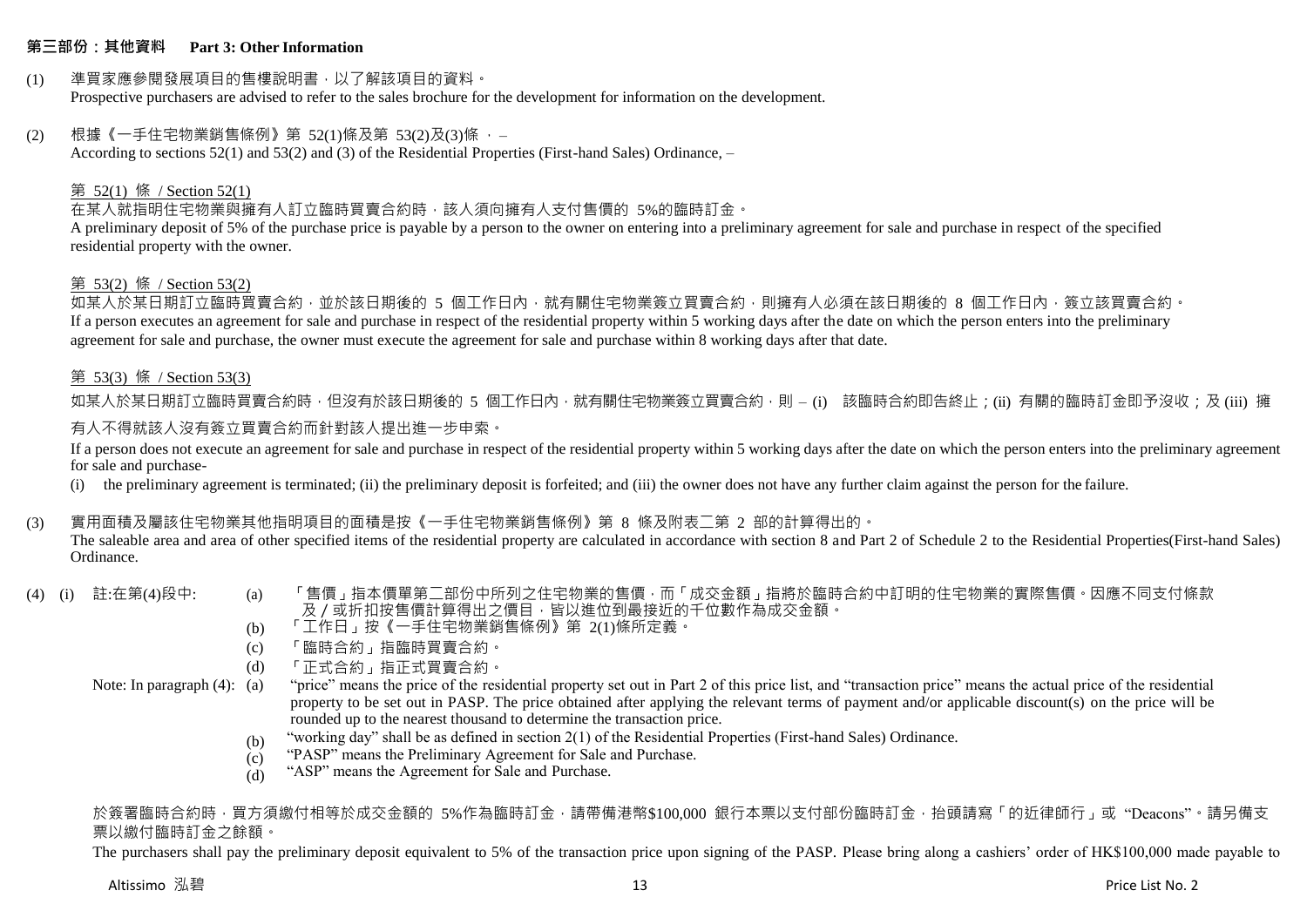"Deacons" for payment of part of the preliminary deposit. Please also bring along a cheque for payment of the balance of the preliminary deposit.

## **支付條款**

#### **Terms of Payment**

#### (A) 120 天現金優惠付款計劃 120-day Cash Payment Plan (照售價減 10%) (10% discount from the price)

- (1) 買方須於簽署臨時合約時繳付相等於成交金額 5%作為臨時訂金。買方須於簽署臨時合約後 5 個工作日內簽署正式合約。 The purchaser shall pay the preliminary deposit equivalent to 5% of the transaction price upon signing of the PASP. The ASP shall be signed by the purchaser within 5 working days after signing of the PASP.
- (2) 買方簽署臨時合約後 30 天內再付成交金額 5%作為加付訂金。 A further 5% of the transaction price being further deposit shall be paid by the purchaser within 30 days after signing of the PASP.
- (3) 成交金額90%即成交金額餘款於買方簽署臨時合約後120 天內或於賣方就其有能力將有關住宅物業有效地轉讓予買方一事向買方發出書面通知的日期後的14 日內由 買方付清,以較早者為準。

90% of the transaction price being balance of the transaction price shall be paid by the purchaser within 120 days after signing of the PASP or within 14 days after the date of written notification to the purchaser that the vendor is in a position validly to assign the relevant residential property to the purchaser, whichever is earlier.

#### (A1) 288 天輕鬆付款計劃 288-day Easy Payment Plan (照售價減 7%) (7% discount from the price)

- (1) 買方須於簽署臨時合約時繳付相等於成交金額 5%作為臨時訂金。買方須於簽署臨時合約後 5 個工作日內簽署正式合約。 The purchaser shall pay the preliminary deposit equivalent to 5% of the transaction price upon signing of the PASP. The ASP shall be signed by the purchaser within 5 working days after signing of the PASP.
- (2) 買方簽署臨時合約後 60 天內再付成交金額 5%作為部份成交金額。 A further 5% of the transaction price being part payment of the transaction price shall be paid by the purchaser within 60 days after signing of the PASP.
- (3) 買方簽署臨時合約後 90 天內再付成交金額 5%作為部份成交金額。 A further 5% of the transaction price being part payment of the transaction price shall be paid by the purchaser within 90 days after signing of the PASP.
- (4) 成交金額 85%即成交金額餘款於於買方簽署臨時合約後 288 天內或於賣方就其有能力將有關住宅物業有效地轉讓予買方一事向買方發出通知的日期後的 14 日內由 買方付清,以較早者為準。

85% of the transaction price being balance of the transaction price shall be paid by the purchaser within 288 days after signing of the PASP or within 14 days after the date of notification to the purchaser that the vendor is in a position validly to assign the relevant residential property to the purchaser, whichever is earlier.

(A2) (並無此編號之支付條款)

( No Terms of Payment of such numbering)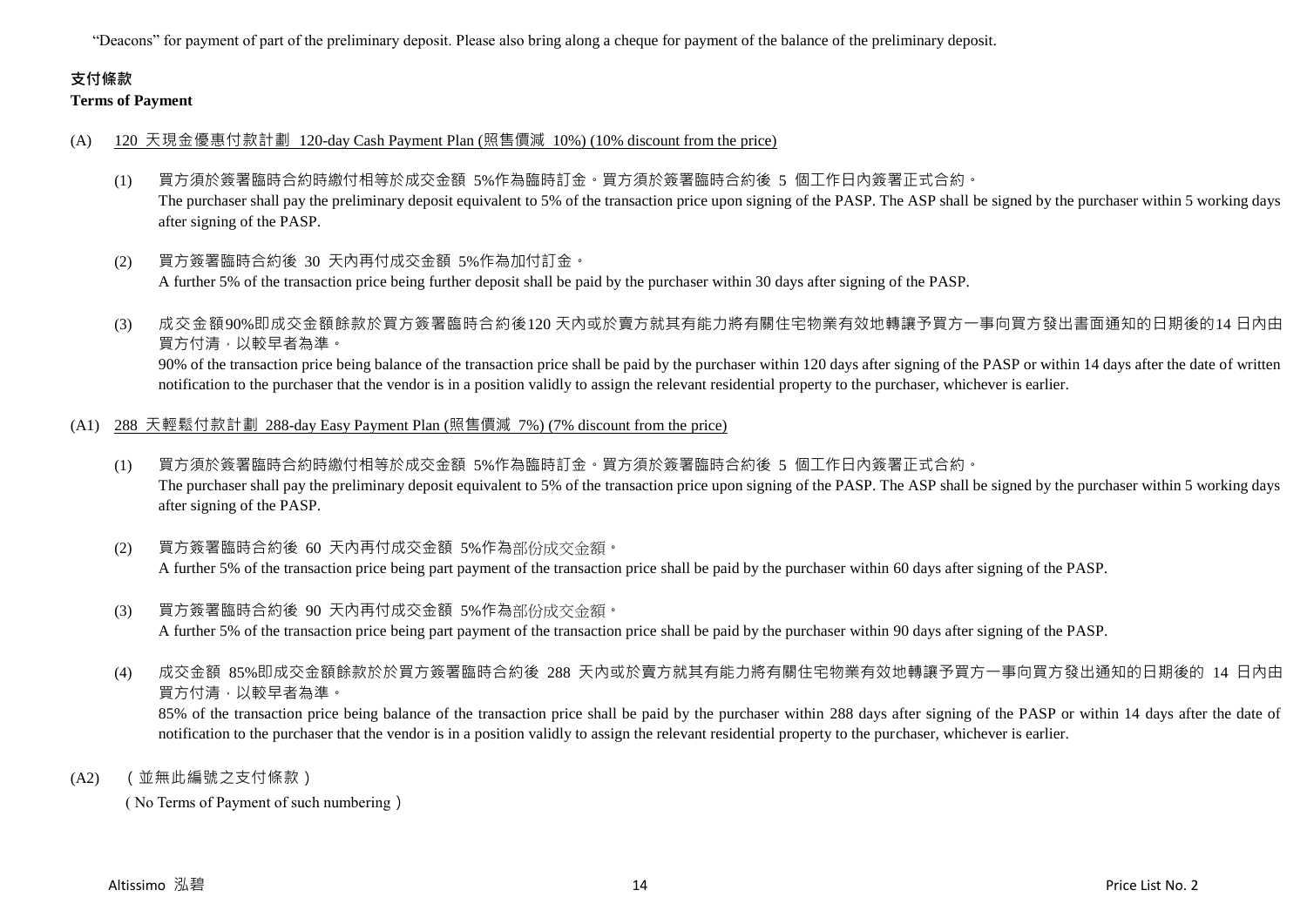#### (A3) 180 天卓越按揭付款計劃 180-day Premium Mortgage Payment Plan (照售價減 6%) (6% discount from the price)

- (1) 買方須於簽署臨時合約時繳付相等於成交金額 5%作為臨時訂金。買方須於簽署臨時合約後 5 個工作日內簽署正式合約。 The purchaser shall pay the preliminary deposit equivalent to 5% of the transaction price upon signing of the PASP. The ASP shall be signed by the purchaser within 5 working days after signing of the PASP.
- (2) 買方簽署臨時合約後 30 天內再付成交金額 5%作為加付訂金。 A further 5% of the transaction price being further deposit shall be paid by the purchaser within 30 days after signing of the PASP.
- (3) 成交金額90%即成交金額餘款於買方簽署臨時合約後180 天內或於賣方就其有能力將有關住宅物業有效地轉讓予買方一事向買方發出書面通知的日期後的14 日內由 買方付清,以較早者為準。

90% of the transaction price being balance of the transaction price shall be paid by the purchaser within 180 days after signing of the PASP or within 14 days after the date of written notification to the purchaser that the vendor is in a position validly to assign the relevant residential property to the purchaser, whichever is earlier.

#### **本付款計劃提供「成交金額 75%第一按揭」安排,該安排詳情見第 (4)(iii)(b)段。**

## **The arrangements of "First Mortgage for 75% of the transaction price" will be provided under this payment plan. Please see paragraph (4)(iii)(b) for the details of that arrangement.**

#### (A4) 180 天現金優惠付款計劃 180-day Cash Payment Payment Plan (照售價減 9%) (9% discount from the price)

(1) 買方須於簽署臨時合約時繳付相等於成交金額 5%作為臨時訂金。買方須於簽署臨時合約後 5 個工作日內簽署正式合約。 The purchaser shall pay the preliminary deposit equivalent to 5% of the transaction price upon signing of the PASP. The ASP shall be signed by the purchaser within 5 working days after signing of the PASP.

### (2) 買方簽署臨時合約後 30 天內再付成交金額 5%作為加付訂金。 A further 5% of the transaction price being further deposit shall be paid by the purchaser within 30 days after signing of the PASP.

(3) 成交金額90%即成交金額餘款於買方簽署臨時合約後180 天內或於賣方就其有能力將有關住宅物業有效地轉讓予買方一事向買方發出書面通知的日期後的14 日內由 買方付清,以較早者為準。

90% of the transaction price being balance of the transaction price shall be paid by the purchaser within 180 days after signing of the PASP or within 14 days after the date of written notification to the purchaser that the vendor is in a position validly to assign the relevant residential property to the purchaser, whichever is earlier.

(B) (並無此編號之支付條款)

( No Terms of Payment of such numbering)

(C) (並無此編號之支付條款)

( No Terms of Payment of such numbering)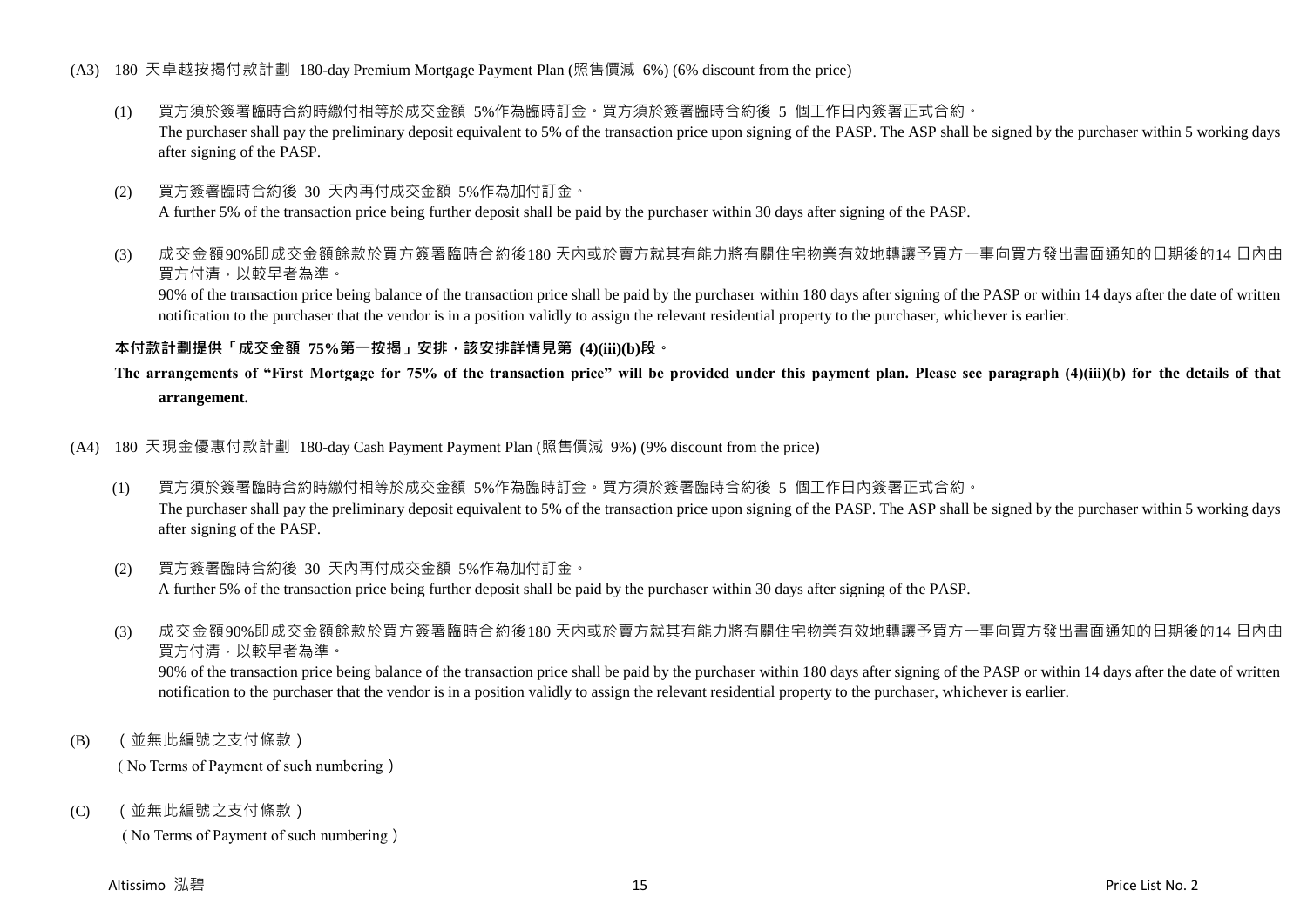#### (C1) 優越建築期付款計劃 Premium Stage Payment Plan (照售價減 4%) (4% discount from the price)

- (1) 買方須於簽署臨時合約時繳付相等於成交金額 5%作為臨時訂金。買方須於簽署臨時合約後 5 個工作日內簽署正式合約。 The purchaser shall pay the preliminary deposit equivalent to 5% of the transaction price upon signing of the PASP. The ASP shall be signed by the purchaser within 5 working days after signing of the PASP.
- (2) 買方簽署臨時合約後 30 天內再付成交金額 5%作為加付訂金。 A further 5% of the transaction price being further deposit shall be paid by the purchaser within 30 days after signing of the PASP.
- (3) 買方簽署臨時合約後 90 天內再付成交金額 5%作為部份成交金額。 A further 5% of the transaction price being part payment of the transaction price shall be paid by the purchaser within 90 days after signing of the PASP.
- (4) 買方簽署臨時合約後 180 天內再付成交金額 5%作為部份成交金額。 A further 5% of the transaction price being part payment of the transaction price shall be paid by the purchaser within 180 days after signing of the PASP.
- (5) 成交金額 80%即成交金額餘款於賣方就其有能力將有關住宅物業有效地轉讓予買方一事向買方發出書面通知的日期後的 14 日內由買方付清 80% of the transaction price being balance of the transaction price shall be paid by the purchaser within 14 days after the date of written notification to the purchaser that the vendor is in a position validly to assign the relevant residential property to the purchaser.

#### **本付款計劃提供「成交金額 30%第二按揭」安排,該安排詳情見第 (4)(iii)(c)段。**

**The arrangements of "Second Mortgage for 30% of the transaction price" will be provided under this payment plan. Please see paragraph (4)(iii)(c) for the details of that arrangement.**

- (C2) 至輕鬆建築期付款計劃 Super Relax Stage Payment Plan (照售價減 4%) (4% discount from the price)
	- (1) 買方須於簽署臨時合約時繳付相等於成交金額 5%作為臨時訂金。買方須於簽署臨時合約後 5 個工作日內簽署正式合約。 The purchaser shall pay the preliminary deposit equivalent to 5% of the transaction price upon signing of the PASP. The ASP shall be signed by the purchaser within 5 working days after signing of the PASP.
	- (2) 買方簽署臨時合約後 60 天內再付成交金額 5%作為加付訂金。 A further 5% of the transaction price being further deposit shall be paid by the purchaser within 60 days after signing of the PASP.
	- (3) 買方簽署臨時合約後 90 天內再付成交金額 1%作為部份成交金額。 A further 1% of the transaction price being part payment of the transaction price shall be paid by the purchaser within 90 days after signing of the PASP.
	- (4) 買方簽署臨時合約後 120 天內再付成交金額 1%作為部份成交金額。 A further 1% of the transaction price being part payment of the transaction price shall be paid by the purchaser within 120 days after signing of the PASP.
	- (5) 買方簽署臨時合約後 150 天內再付成交金額 1%作為部份成交金額。 A further 1% of the transaction price being part payment of the transaction price shall be paid by the purchaser within 150 days after signing of the PASP.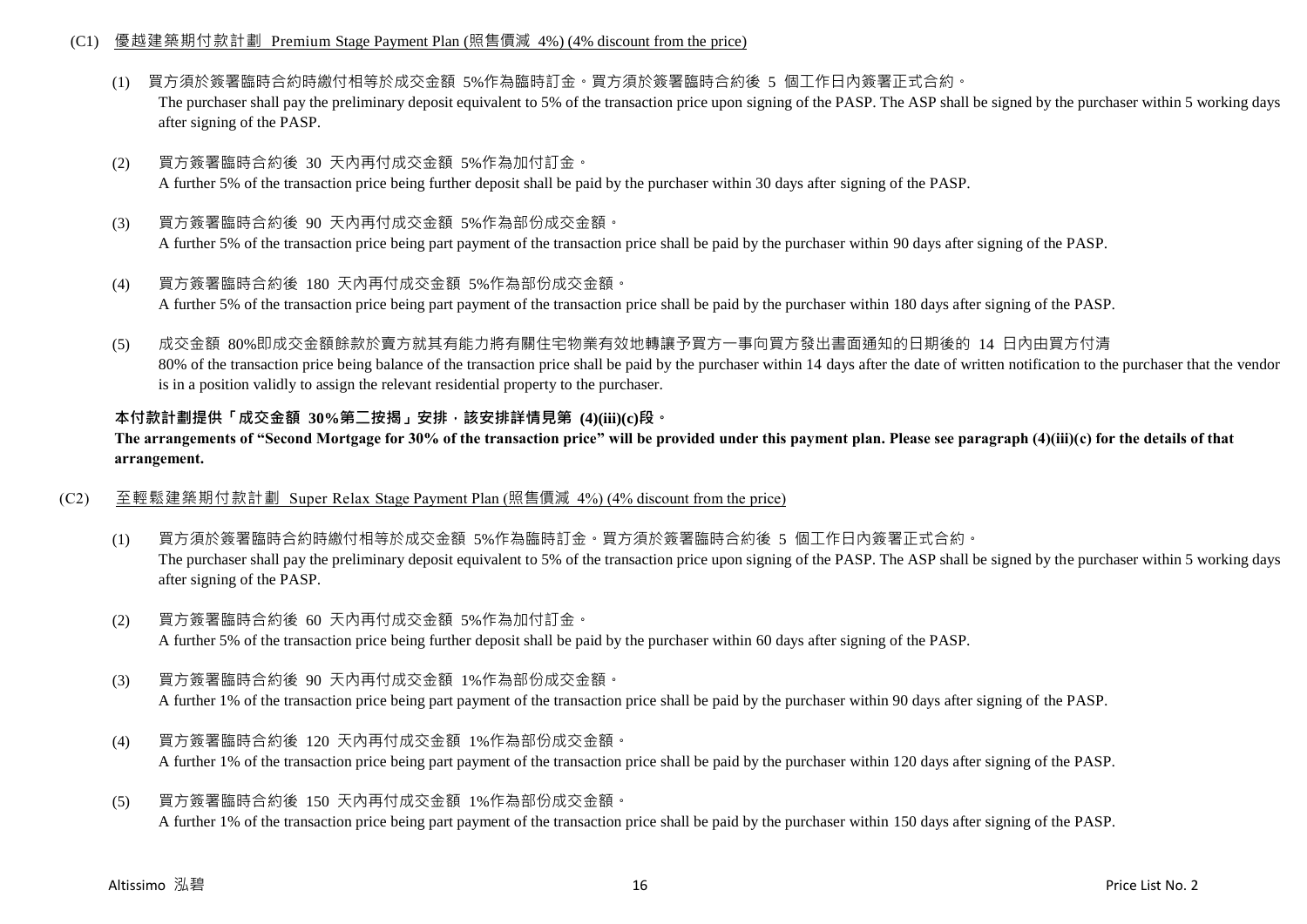(6) 買方簽署臨時合約後 180 天內再付成交金額 2%作為部份成交金額。

A further 2% of the transaction price being part payment of the transaction price shall be paid by the purchaser within 180 days after signing of the PASP.

(7) 成交金額 85%即成交金額餘款於賣方就其有能力將有關住宅物業有效地轉讓予買方一事向買方發出書面通知的日期後的 14 日內由買方付清。

85% of the transaction price being balance of the transaction price shall be paid by the purchaser within 14 days after the date of written notification to the purchaser that the vendor is in a position validly to assign the relevant residential property to the purchaser.

## **本付款計劃提供「成交金額 75%第一按揭」安排,該安排詳情見第 (4)(iii)(b)段。**

**The arrangements of "First Mortgage for 75% of the transaction price" will be provided under this payment plan. Please see paragraph (4)(iii)(b) for the details of that arrangement.**

- (C3) 建築期付款計劃 Relax Stage Payment Plan (照售價減 7%) (7% discount from the price)
	- (1) 買方須於簽署臨時合約時繳付相等於成交金額 5%作為臨時訂金。買方須於簽署臨時合約後 5 個工作日內簽署正式合約。 The purchaser shall pay the preliminary deposit equivalent to 5% of the transaction price upon signing of the PASP. The ASP shall be signed by the purchaser within 5 working days after signing of the PASP.
	- (2) 買方簽署臨時合約後 60 天內再付成交金額 5%作為加付訂金。 A further 5% of the transaction price being further deposit shall be paid by the purchaser within 60 days after signing of the PASP.
	- (3) 買方簽署臨時合約後 90 天內再付成交金額 1%作為部份成交金額。 A further 1% of the transaction price being part payment of the transaction price shall be paid by the purchaser within 90 days after signing of the PASP.
	- (4) 買方簽署臨時合約後 120 天內再付成交金額 1%作為部份成交金額。 A further 1% of the transaction price being part payment of the transaction price shall be paid by the purchaser within 120 days after signing of the PASP.
	- (5) 買方簽署臨時合約後 150 天內再付成交金額 1%作為部份成交金額。 A further 1% of the transaction price being part payment of the transaction price shall be paid by the purchaser within 150 days after signing of the PASP.
	- (6) 買方簽署臨時合約後 180 天內再付成交金額 2%作為部份成交金額。 A further 2% of the transaction price being part payment of the transaction price shall be paid by the purchaser within 180 days after signing of the PASP.
	- (7) 成交金額 85%即成交金額餘款於賣方就其有能力將有關住宅物業有效地轉讓予買方一事向買方發出書面通知的日期後的 14 日內由買方付清。 85% of the transaction price being balance of the transaction price shall be paid by the purchaser within 14 days after the date of written notification to the purchaser that the vendor is in a position validly to assign the relevant residential property to the purchaser.

## (ii) **售價獲得折扣的基礎**

**The basis on which any discount on the price is available**

(a) 見 4(i)

See 4(i)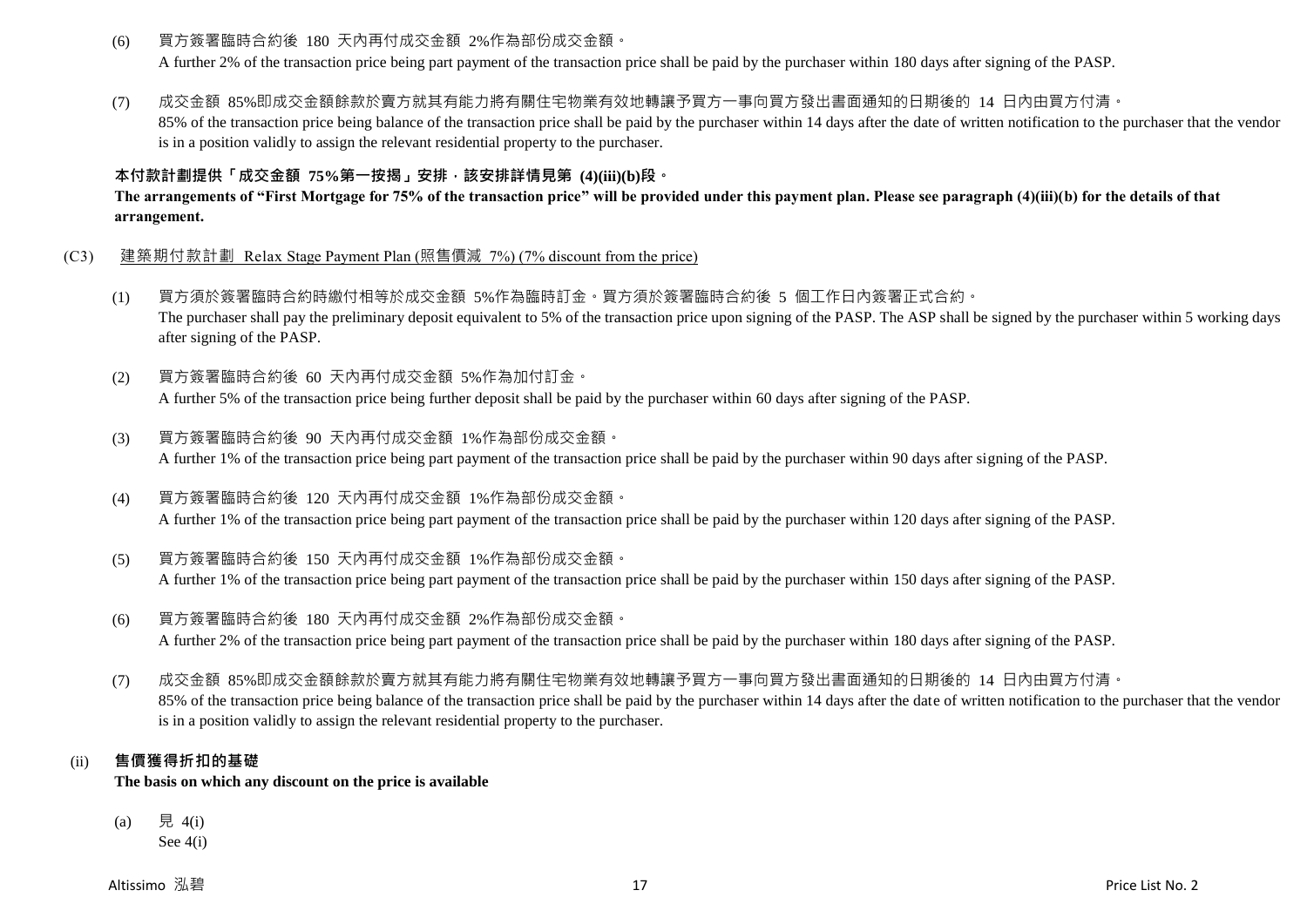#### (b) 「置業售價折扣」:額外售價 2%折扣優惠

(只適用於 120 天現金優惠付款計劃、288 天輕鬆付款計劃、180 天卓越按揭付款計劃及 180 天現金優惠付款計劃)

"Home Purchase Price Discount": An extra 2% discount from the price.

(Only applicable to 120-day Cash Payment Plan, 288-day Easy Payment Plan, 180-day Premium Mortgage Payment Plan and 180-day Cash Payment Plan)

#### (c) 員工置業折扣 Staff Purchasing Discount

如買方(或構成買方之任何人士)屬任何「員工合資格人士」,並且沒有委任地產代理就購入住宅物業代其行事,可獲額外 5% 售價折扣優惠,折扣優惠受相關公司內 部條款約束。

If the purchaser (or any person comprising the purchaser) is a "Qualified Staff", provided that the purchaser did not appoint any estate agent to act for him/her in the purchase of the residential property, an extra 5% discount on the Price would be offered, subject to the internal regulation of Respective Related Parties.

「員工合資格人士」指碧桂園控股有限公司及其附屬公司、宏安集團有限公司及其附屬公司、宏安地產有限公司、位元堂藥業控股有限公司、易易壹金融集團有限公 司、中國農產品交易有限公司或中國建築國際集團及其附屬公司之任何董事、員工及其直系親屬(任何個人的配偶、父母、子女、兄弟及姐妹為該個人之「直系親屬」, 惟須提供令賣方滿意的有關證明文件 以茲證明有關關係,且賣方對是否存在近親關係保留最終決定權)。

"Qualified Staff" means any director or employee (and his/her close family member (a spouse, parent, child, brother and sister of a person is a "close family member" of that person provided that the relevant supporting documents to the satisfaction of the Vendor must be provided to prove the relationship concerned and that the Vendor reserves the final right to decide whether or not such relationship exists)) of any of Country Garden Holdings Company Limited and its subsidiaries, Wang On Group Limited and its subsidiaries, Wang On Properties Limited, Wai Yuen Tong Medicine Holdings Limited, Easy One Financial Group Limited, China Agri-Products Exchange Limited and China State Construction International Holdings Ltd. and its subsidiaries.

買方須在遞交購樓意向登記表格時或前提供令賣方滿意的證據証明其為「員工合資格人士」及(如適用)直系親屬關係,賣方就相關買方是否「員工合資格人士」及 (如適用)存在直系親屬關係有最終決定權,而賣方之決定為最終及對買方具有約束力。

The purchaser shall on or before submission of the Registration of Intent form on the spot provide evidence for proof of being a (if applicable) "Qualified Staff" to the satisfaction of the Vendor and in this respect the Vendor shall have absolute discretion and the Vendor's decision shall be final and binding on the purchaser.

#### (iii) **可就購買發展項目中的指明住宅物業而連帶獲得的任何贈品、財務優惠或利益**

**Any gift, or any financial advantage or benefit, to be made available in connection with the purchase of a specified residential property in the Development**

- (a) 見 4(i) 及 4(ii) See  $4(i)$  and  $4(ii)$
- (b) 「成交金額 75%第一按揭」 "First Mortgage for 75% of the transaction price"

## **只適用於第(4)(i)(A3)及第(4)(i)(C2)段之付款計劃。**

**Only applicable to the payment plan under paragraphs (4)(i)(A3) and (4)(i)(C2).**

買方可向賣方介紹之財務機構或賣方指定的其它公司(「介紹之第一承按人」)申請最高達成交金額之 75%之第一按揭(「第一按揭貸款」)。第一按揭貸款及其申請受以下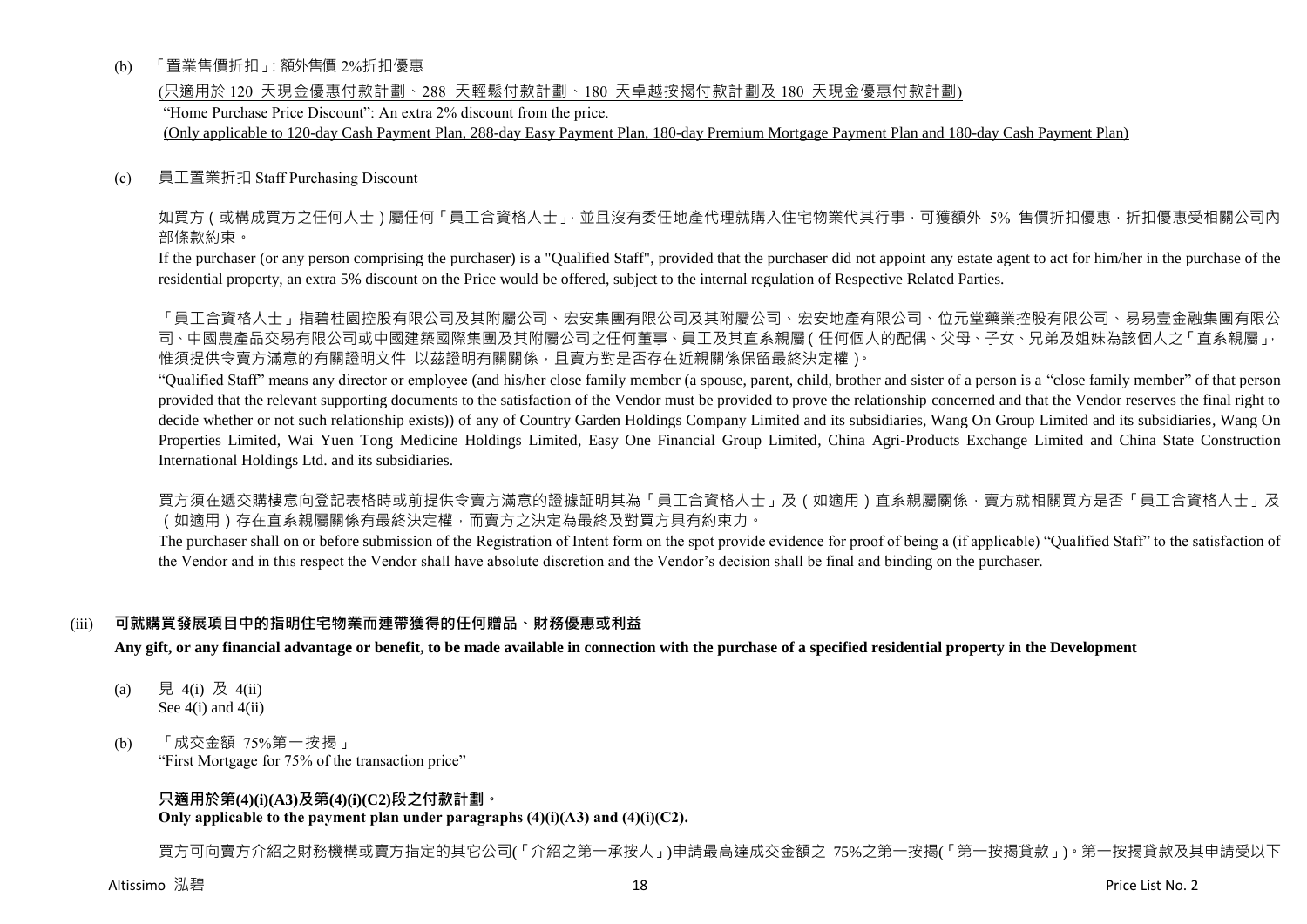#### 條款及條件規限:

The purchaser may apply to the financial institution referred by the Vendor or any other company designated by the Vendor (the "Referred First Mortgagee") for first mortgage with a maximum loan amount equivalent to 75% of the transaction price (the "First Mortgage Loan"). The First Mortgage and its application are subject to the following terms and conditions:

- (1) 買方必須於付清成交金額餘款之日起計最少 60 日前以指定的申請書向介紹之第一承按人申請第一按揭貸款。 The purchaser shall by prescribed form apply to the Referred First Mortgagee for the First Mortgage Loan, not less than 60 days before the due date of payment of the balance of the transaction price.
- (2) 買方須依照介紹之第一承按人之要求提供足夠之入息證明文件。

The purchaser shall provide sufficient proof of income in accordance with the requirements of the Referred First Mortgagee.

- (3) 買方須以所購之發展項目住宅物業之第一衡平法按揭及第一法定按揭作抵押。 The First Mortgage Loan shall be secured by a first equitable mortgage and a first legal mortgage over the residential property in the Development purchased by the purchaser.
- (4) 第一按揭貸款年期最長為 25年。 The maximum tenor of the First Mortgage Loan shall not exceed 25 years.

(5) 第一按揭貸款首 24 個月之年利率以介紹之第一承按人引用之最優惠利率(P)減 2% (P-2%)計算。其後的年利率以最優惠利率加 2.375%(P+2.375%)計算。P 為浮動 利率,於本價單日期 P 為每年 5.375%。最終按揭利率以介紹之第一承按人審批結果而定,賣方並無就其作出,亦不得被視為就其作出任何不論明示或隱含之陳 述、承諾或保證。

The interest rate of the first 24 months of the First Mortgage Loan shall be Prime Rate (P) quoted by the Referred First Mortgagee minus 2% (P-2%). The interest rate for the rest of the term of the First Mortgage Loan shall be Prime Rate (P) plus 2.375% (P+2.375%). P is subject to fluctuation. P as at the date of this price list is 5.375% per annum. The final mortgage rate will be subject to final approval by the Referred First Mortgagee. No representation, undertaking or warranty, whether express or implied, is given, or shall be deemed to have been given by the Vendor in respect thereof.

- (6) 第一按揭貸款之文件必須由介紹之第一承按人指定之律師行辦理,並由買方負責有關律師費用及其他開支。 All legal documents in relation to the First Mortgage Loan must be prepared by the solicitors' firm designated by the Referred First Mortgagee. All legal costs and other expenses incurred shall be paid by the Purchaser.
- (7) 買方於決定選擇此安排前,請先向介紹之第一承按人查詢清楚按揭條款及條件、批核條件及申請手續。 The purchaser is advised to enquire with the Referred First Mortgagee on details of the terms and conditions of the mortgage, approval conditions and application procedures

of the First Mortgage before choosing this arrangement.

(8) 第一按揭貸款條款及批核條件僅供參考,介紹之第一承按人保留不時更改第一按揭貸款條款及批核條件的權利。

The terms and conditions and approval conditions of the First Mortgage Loan are for reference only, the Referred First Mortgagee reserves the right to change the terms and conditions and approval conditions of the First Mortgage Loan from time to time as it sees fit.

(9) 有關第一按揭貸款之批核與否及借貸條款以介紹之第一承按人之最終決定為準,與賣方無關,且於任何情況賣方均無需為此負責。賣方並無或不得被視為就第一 按揭貸款之按揭條款及條件以及申請之批核作出任何不論明示或隱含之陳述、承諾或保證。不論貸款獲批與否,買方仍須按正式合約完成交易及付清成交金額餘 款。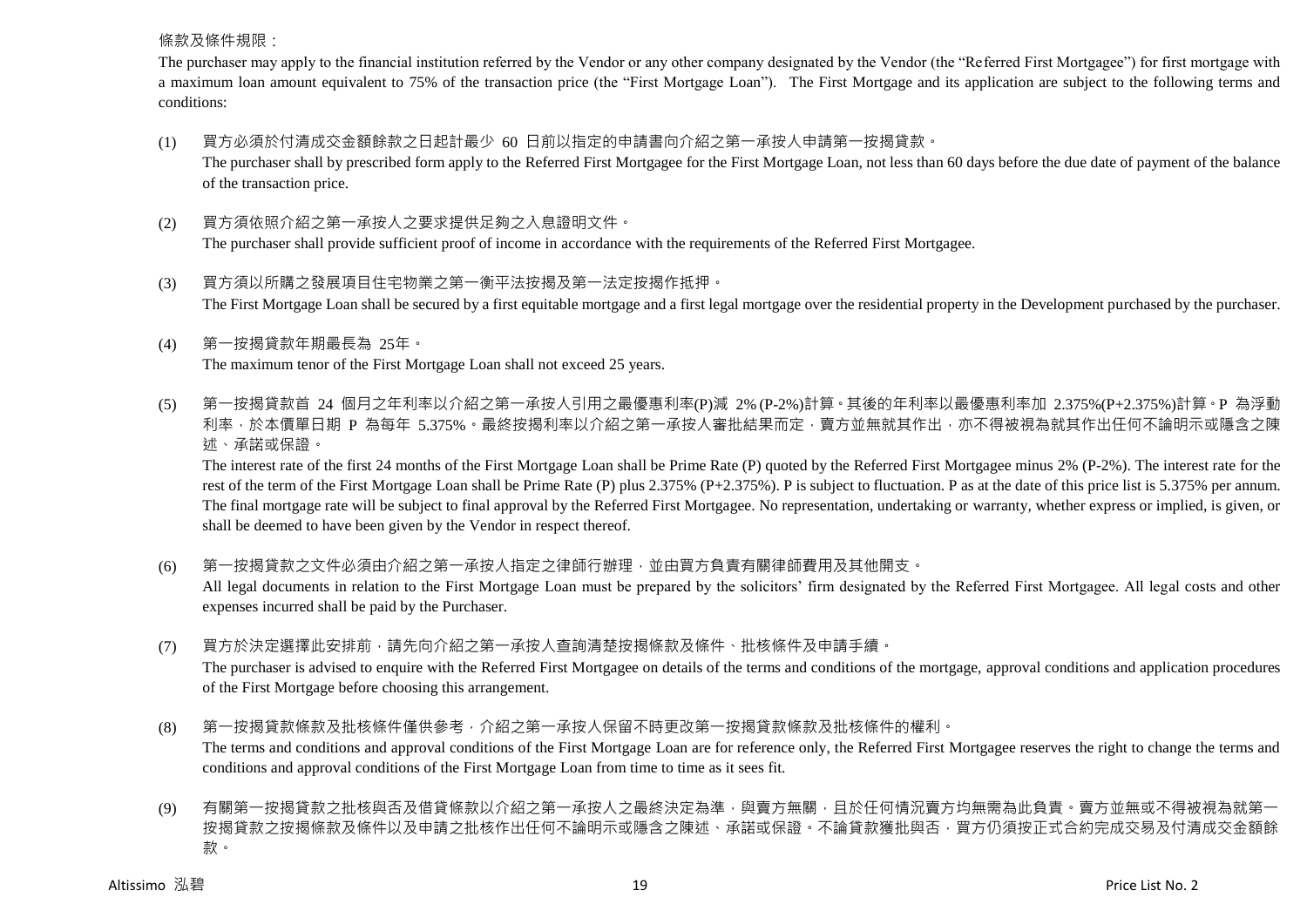The terms and conditions and the approval of applications for the First Mortgage Loan are subject to the final decision of the Referred First Mortgagee, and are not related to the Vendor (who shall under no circumstances be responsible therefor). No representation, undertaking or warranty, whether express or implied, is given, or shall be deemed to have been given by Vendor in respect of the terms and conditions and the approval of applications for the First Mortgage Loan. Regardless the First Mortgage Loan is granted or not, the purchaser(s) shall complete the sale and purchase in accordance with the ASP and pay the balance of the transaction price.

(c) 「成交金額 30%第二按揭」 "Second Mortgage for 30% of the transaction price"

## **只適用於第(4)(i)(C1)段之付款計劃。**

**Only applicable to the payment plans under paragraphs (4)(i)(C1).**

#### 買方可向賣方介紹之財務機構或賣方指定的其它公司(「介紹之第二承按人」) 申請最高達成交額之 30%之第二按揭,基本條款如下:

The Purchaser may apply to the financial institution referred by the Vendor or any other company designated by the Vendor (the "Referred Second Mortgagee") for second mortgage with a maximum loan amount equivalent to 30% of the Transaction Price (the "Second Mortgage"). The Second Mortgage and its application are subject to the following terms and conditions:

(1) 買方必須於付清成交金額餘款之日起計最少 60 日前以指定的申請書向介紹之第二承按人申請按揭貸款。

The purchaser(s) shall by prescribed form apply to the Referred Second Mortgagee for mortgage loan, not less than 60 days before the due date of payment of the balance of the transaction price.

(2) 買方須依照介紹之第二承按人之要求提供足夠之入息證明文件。

The purchaser shall provide sufficient proof of income in accordance with the requirements of the Referred Second Mortgagee.

#### (3) 第二按揭貸款年期最長為 25 年或與第一按揭貸款同等年期,以較短者為準

The maximum tenor of second mortgage loan shall be 25 years or the same tenor of first mortgage loan, whichever is the shorter.

(4) 第二按揭首 24 個月之年利率以介紹之第二承按人引用之最優惠利率(P)減 2.75% (P-2.75%)計算。其後的年利率以最優惠利率計算。P 為浮動利率,於本價 單日期 P 為每年 5.375%。最終按揭利率以介紹之第<sup>一</sup>承按人審批結果而定,賣方並無就其作出,亦不得被視為就其作出任何不論明示或隱含之陳述、承諾 或保證。

The interest rate of the first 24 months of the Second Mortgage shall be Prime Rate (P) quoted by the Referred Second Mortgagee minus 2.75% (P-2.75%). The interest rate for the rest of the term of the Second Mortgage shall be Prime Rate (P). P is subject to fluctuation. P as at the date of this price list is 5.375% per annum. The final mortgage rate will be subject to final approval by the Referred Second Mortgagee. No representation, undertaking or warranty, whether express or implied, is given, or shall be deemed to have been given by the Vendor in respect thereof.

- (5) 第二按揭貸款最高金額為成交金額的 30%,惟第一按揭貸款及第二按揭貸款總金額不可超過成交金額或有關住宅物業的估價 (以較低者為準) 的 80%。 The maximum second mortgage loan amount shall be 30% of the transaction price, but the total amount of the first mortgage loan and the second mortgage loan together shall not exceed 80% of the transaction price or the valuation of the relevant residential property, whichever is the lower.
- (6) 第一按揭貸款銀行須為介紹之第二承按人所指定之銀行,買方並須首先得到該銀行書面同意辦理第二按揭貸款。 The first mortgagee bank shall be one which is nominated by the Referred Second Mortgagee. The purchaser(s) shall obtain the prior written consent from the first mortgagee bank for the application of second mortgage loan.
- (7) 第一按揭貸款及第一按揭貸款申請將由有關承按機構獨立處理。 The applications for first mortgage loan and the second mortgage loan will be processed by the relevant mortgagees independently.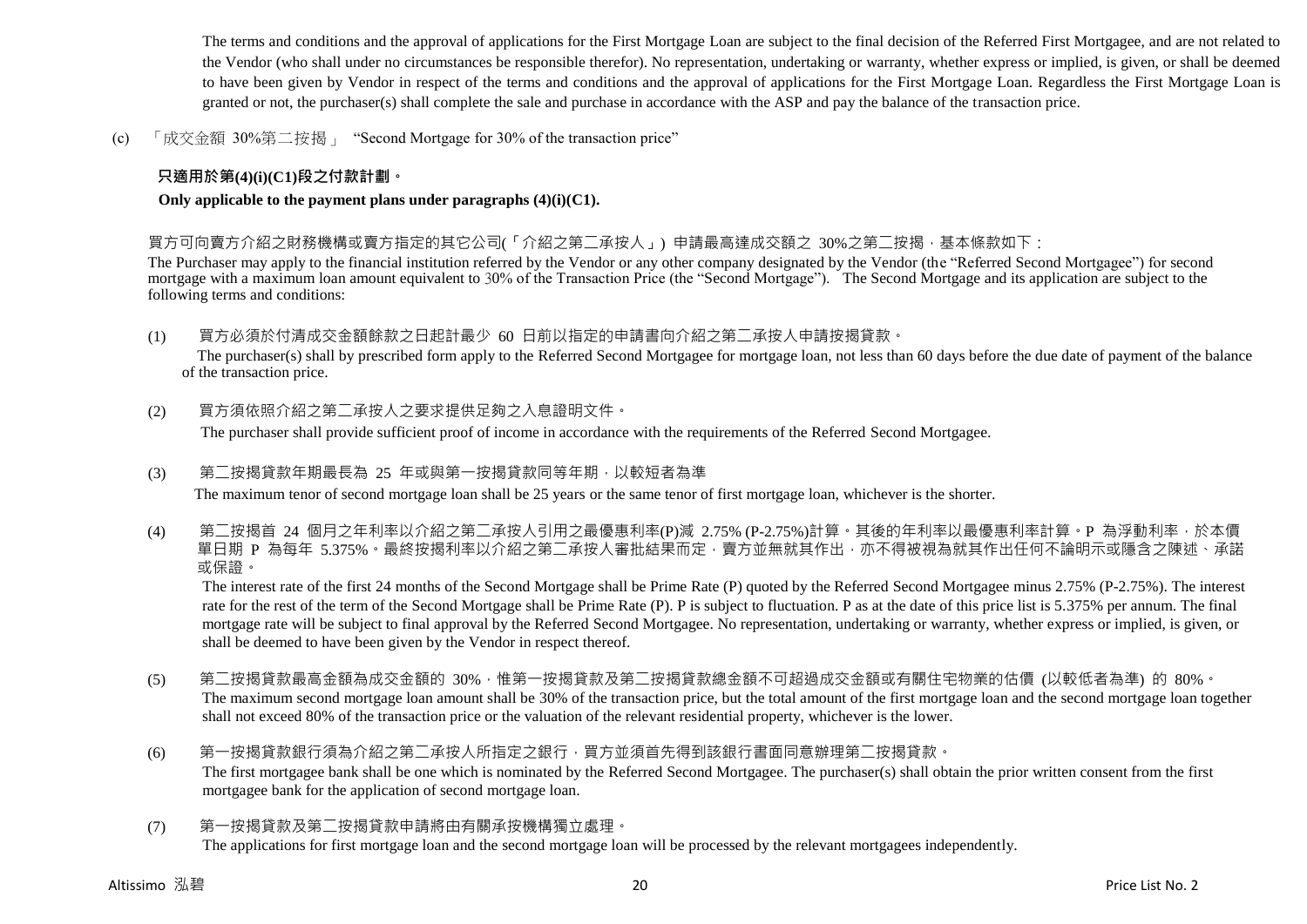(8) 所有第<sup>一</sup>按揭貸款及其相關擔保之法律文件必須由介紹之第<sup>一</sup>承按人指定律師行辦理,買方及其擔保人(如有) 須支付所有第<sup>一</sup>按揭貸款及其擔保相關之律師 費及雜費。

All legal documents of the second mortgage loan and its related guarantee shall be handled by the solicitors designated by the Referred Second Mortgagee and all legal costs and disbursement relating thereto shall be borne by the purchaser(s) and his/her/their guarantor(s) (if any).

(9) 第二按揭貸款批出與否及其條款,介紹之第二承按人有最終決定權,其決定與賣方無關,賣方亦無需為此負責。不論貸款獲批與否,買方仍須按正式合約完 成交易及付清 成交金額餘款。

The approval or disapproval of the second mortgage loan and terms thereof are subject to the final decision of the Referred Second Mortgagee. The decision is not related to the vendor and the vendor shall not be responsible therefor. Regardless the loan is granted or not, the purchaser(s) shall complete the sale and purchase in accordance with the ASP and pay the balance of the transaction price.

(10) 第二按揭貸款受其他條款及細則約束。 The second mortgage loan is subject to other terms and conditions.

#### (iv) **誰人負責支付買賣該發展項目中的指明住宅物業的有關律師費及印花稅**

**Who is liable to pay the solicitors' fees and stamp duty in connection with the sale and purchase of a specified residential property in the Development**

(a) 如買方選用賣方代表律師處理買賣合約、按揭及轉讓契,賣方同意支付買賣合約及轉讓契兩項法律文件之律師費用。如買方選擇另聘代表律師處理買賣合約、按揭及轉 譲契,買方及賣方須各自負責有關買賣合約及轉讓契兩項法律文件之律師費用。

If the purchaser appoints the vendor's solicitors to handle the agreement for sale and purchase, mortgage and assignment, the vendor agrees to bear the legal cost of the agreement for sale and purchase and the assignment. If the purchaser chooses to instruct his own solicitors to handle the agreement for sale and purchase, mortgage or assignment, each of the vendor and purchaser shall pay his own solicitors' legal fees in respect of the agreement for sale and purchase and the assignment.

(b) 買方須支付一概有關臨時買賣合約、買賣合約及轉讓契的印花稅(包括但不限於任何買方提名書或轉售(如有)的印花稅、額外印花稅、買家印花稅及任何與過期繳付任何 印花稅有關的罰款、利息及附加費等)。

All stamp duties on the preliminary agreement for sale and purchase, the agreement for sale and purchase and the assignment (including without limitation any stamp duty on, if any, nomination or sub-sale, any special stamp duty, any buyer's stamp duty and any penalty, interest and surcharge, etc. for late payment of any stamp duty) will be borne by the purchaser.

#### (v) **買方須爲就買賣該發展項目中的指明住宅物業簽立任何文件而支付的費用**

**Any charges that are payable by a purchaser for execution of any document in relation to the sale and purchase of a specified residential property in the Development**

有關其他法律文件之律師費如:附加合約、買方提名書、有關樓宇交易之批地文件、大廈公契及其他樓契之核證費、杳冊費、註冊費、圖則費及其他實際支出等等,均由買 方負責,一切有關按揭及其他費用均由買方負責。

All legal costs and charges in relation to other legal documents such as supplemental agreement, nomination, certifying fee for Government Lease, deed of mutual covenant and all other title documents, search fee, registration fee, plan fee and all other disbursements shall be borne by the purchaser. The purchase) shall also pay and bear the legal costs and disbursements in respect of any mortgage.

#### 備註: 買方如因任何原因需更改支付條款,必須得賣方事先同意,並須向賣方繳付\$7,500 不可退還手續費及自付全部相關額外費用。

Remark: If a Purchaser would like to change the payment terms for whatever reasons, the prior consent of the Vendor must be obtained and a non-refundable administrative fee of \$7,500 shall be payable by the Purchaser to the Vendor and the Purchaser shall bear all related extra expenses.